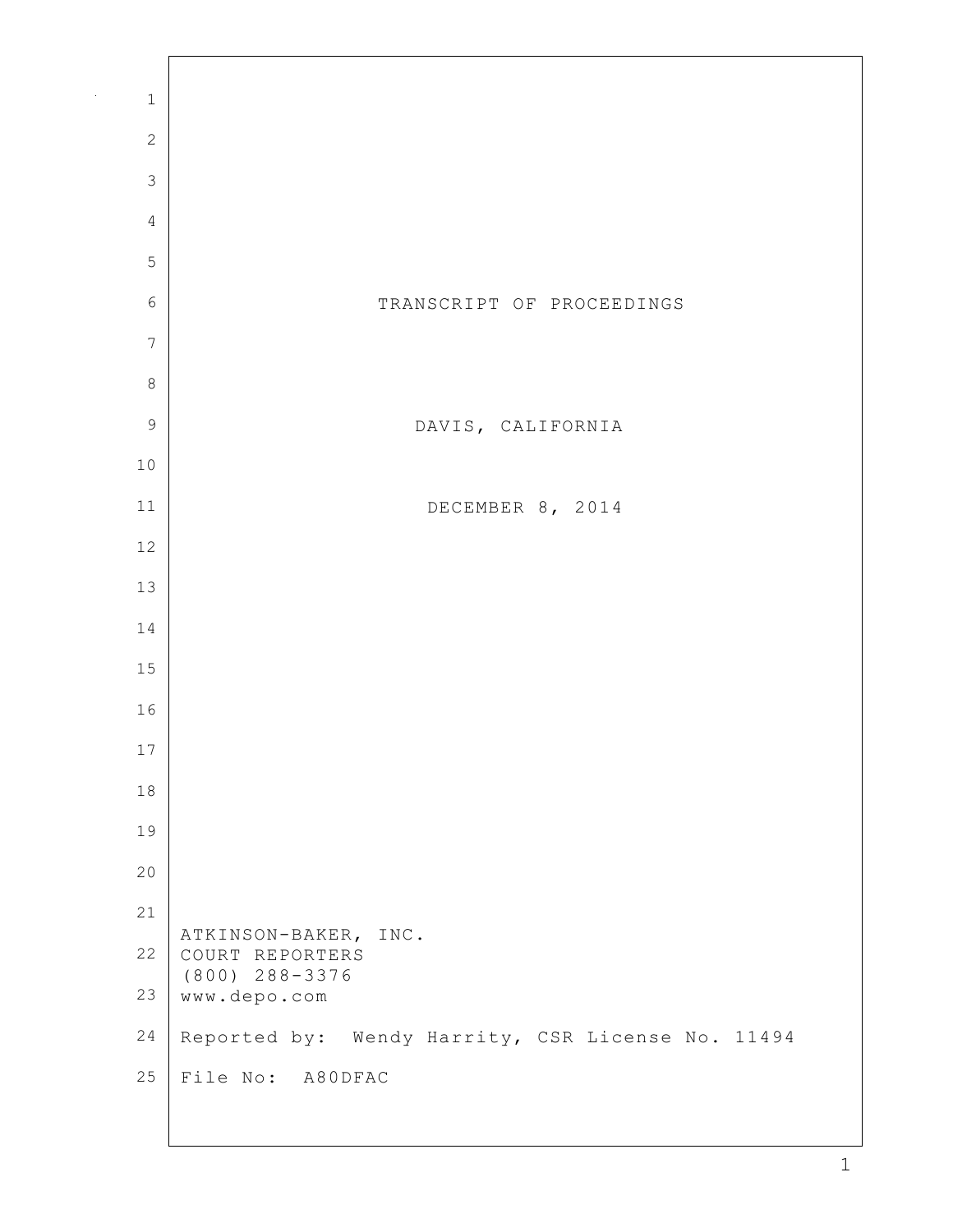| $\mathbf 1$    |                                                      |
|----------------|------------------------------------------------------|
| $\mathbf{2}$   |                                                      |
| $\mathfrak{Z}$ |                                                      |
| $\overline{4}$ |                                                      |
| 5              |                                                      |
| $\epsilon$     |                                                      |
| $\overline{7}$ |                                                      |
| $\,8\,$        | Transcript of Proceedings taken at 400 Mrak          |
| $\mathsf 9$    | Hall Drive, King Hall, Room 1303, Davis, California, |
| $10$           | commencing at 1:35 p.m., MONDAY, DECEMBER 8, 2014,   |
| 11             | before Wendy Harrity, CSR No. 11494.                 |
| 12             |                                                      |
| 13             |                                                      |
| 14             |                                                      |
| 15             |                                                      |
| 16             |                                                      |
| $17$           |                                                      |
| $1\,8$         |                                                      |
| 19             |                                                      |
| 20             |                                                      |
| 21             |                                                      |
| 22             |                                                      |
| 23             |                                                      |
| 24             |                                                      |
| 25             |                                                      |
|                |                                                      |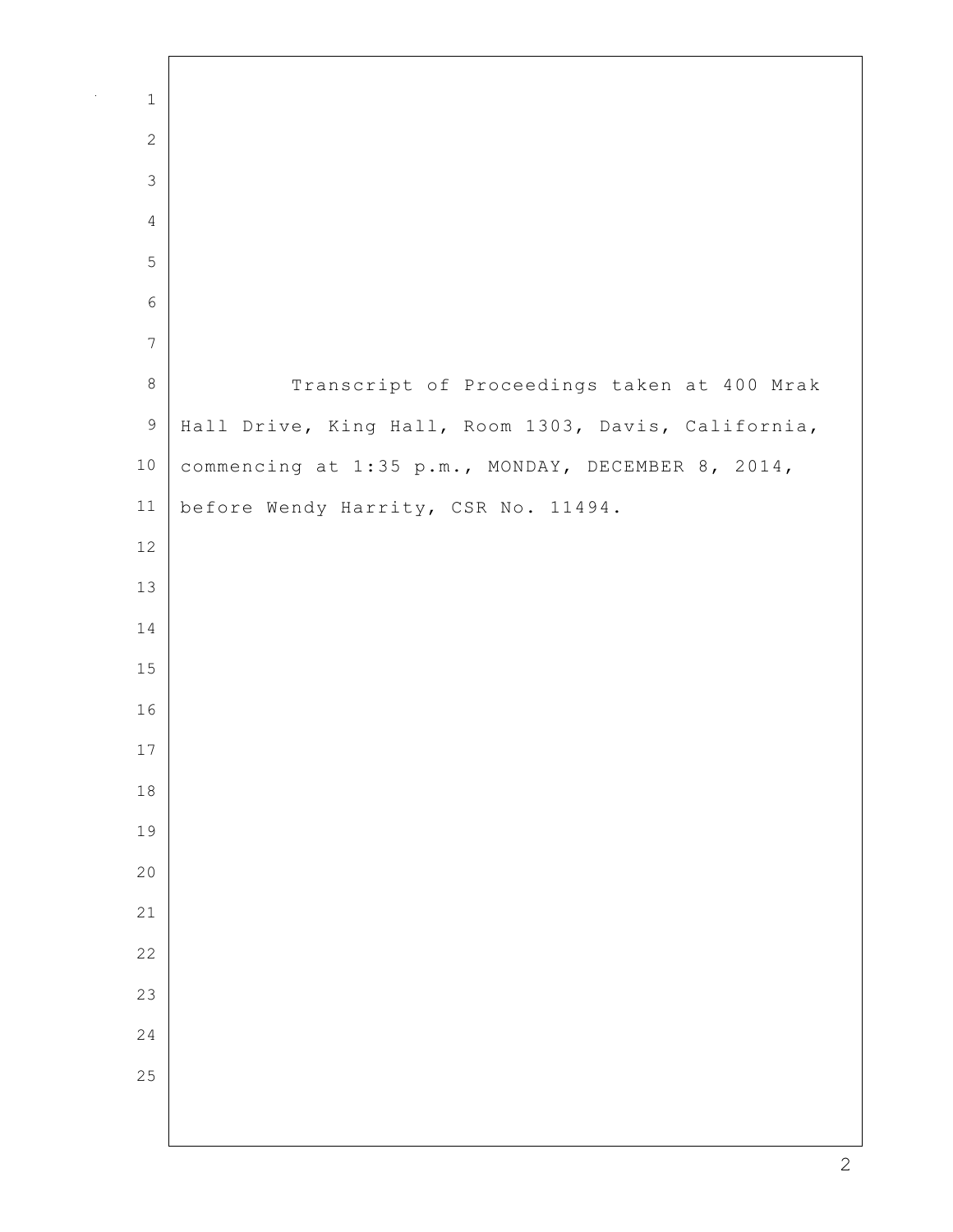| $\mathbf{1}$   | MONDAY, DECEMBER 8, 2014, DAVIS, CALIFORNIA              |
|----------------|----------------------------------------------------------|
| $\overline{2}$ | $1:36$ , $P.M.$                                          |
| 3              |                                                          |
| 4              | MR. MANDELBAUM: We will now be moving into the           |
|                |                                                          |
| 5              | hearing portion of our meeting, the hearing related to   |
| 6              | the Modified Fair Employment Housing Act Regulations.    |
| 7              | And so -- are we on the record? Okay. We are here        |
| 8              | on the record. The time is 1:36 p.m., on Monday,         |
| 9              | December 8, 2014. We're here on the campus of UC Davis,  |
| 10             | School of Law, 400 Mrak Hall Drive, Room 1303, Davis,    |
| 11             | California.                                              |
| 12             | My name is Chaya Mandelbaum, Chairperson of the          |
| 13             | Fair Employment and Housing Council. And joining me      |
| 14             | today are members of the Fair Employment and Housing     |
| 15             | Council, Council members Dale Brodsky, Chanee Franklin   |
| 16             | Minor, Patricia Perez, and Andrew Schneiderman, as well  |
| 17             | as Ex Officio Member and Acting Director of the          |
| 18             | Department of Fair Employment and Housing, Annmarie      |
| 19             | Billotti.                                                |
| 20             | Even though we had made initial introductions and,       |
| 21             | again, welcome you to this hearing, the purpose of this  |
| 22             | hearing is to receive public comments regarding issuance |
| 23             | of the amendment to the Fair Employment and Housing Act  |
| 24             | Regulations proposed by the Fair Employment and Housing  |
| 25             | Council.                                                 |
|                |                                                          |

 $\Gamma$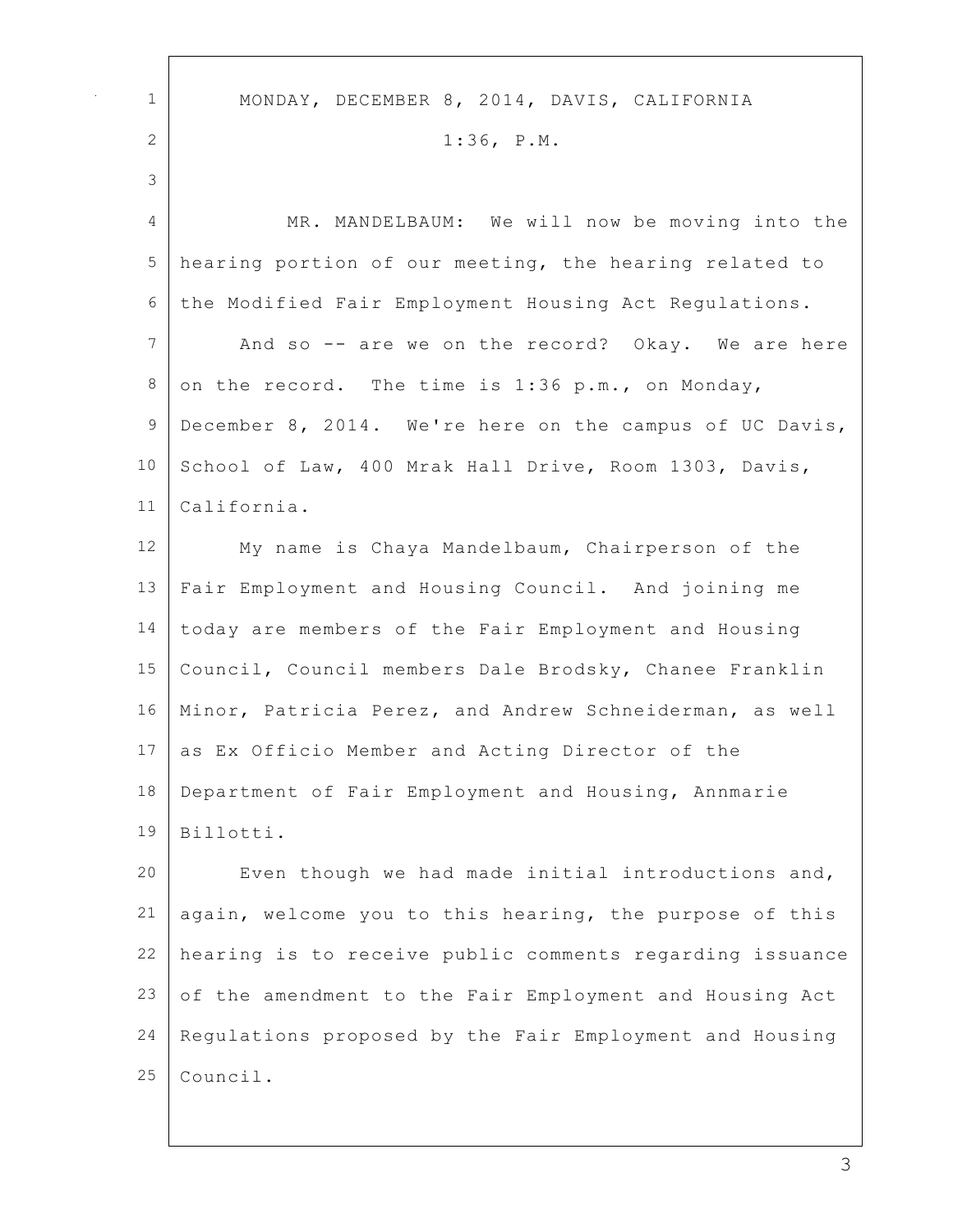| $\mathbf 1$ | This rule making action clarifies, makes                 |
|-------------|----------------------------------------------------------|
| 2           | specific and supplements existing state regulations      |
| 3           | interpreting the FEHA set forth in Government Code       |
| 4           | Section 12900xx. As it relates to employment, the FEHA   |
| 5           | prohibits harassment and discrimination because of race, |
| 6           | religious creed, color, national origin, ancestry,       |
| 7           | physical disability, mental disability, medical          |
| 8           | condition, genetic information, marital status, sex,     |
| $\mathsf 9$ | gender, gender identity, gender expression, age, sexual  |
| 10          | orientation and military or veteran status. The          |
| 11          | regulations will appear on the California Code of        |
| 12          | Regulations, Federal 2, Sections 11005.1 to 11141.       |
| 13          | Copies of the proposed amendment to the FEHA regulations |
| 14          | are available on the table outside of the room.          |
| 15          | For those of you who testify, we will also have          |
| 16          | regulations available for your use. The text of the      |
| 17          | council's proposed regulation is also available on the   |
| 18          | council's web page at www.dfeh.ca.gov/fehcouncil.htn.    |
| 19          | The council is holding this hearing as the part of its   |
| 20          | formal rule making process. We noticed this public       |
| 21          | hearing more than 45 days ago in the California          |
| 22          | Regulatory Notice Register published on October 24th,    |
| 23          | 2014, and also via e-mail sent to more than 7,000        |
| 24          | individuals and stakeholders and via social media via    |
| 25          | Facebook, Linkedin and Twitter and to more than 800      |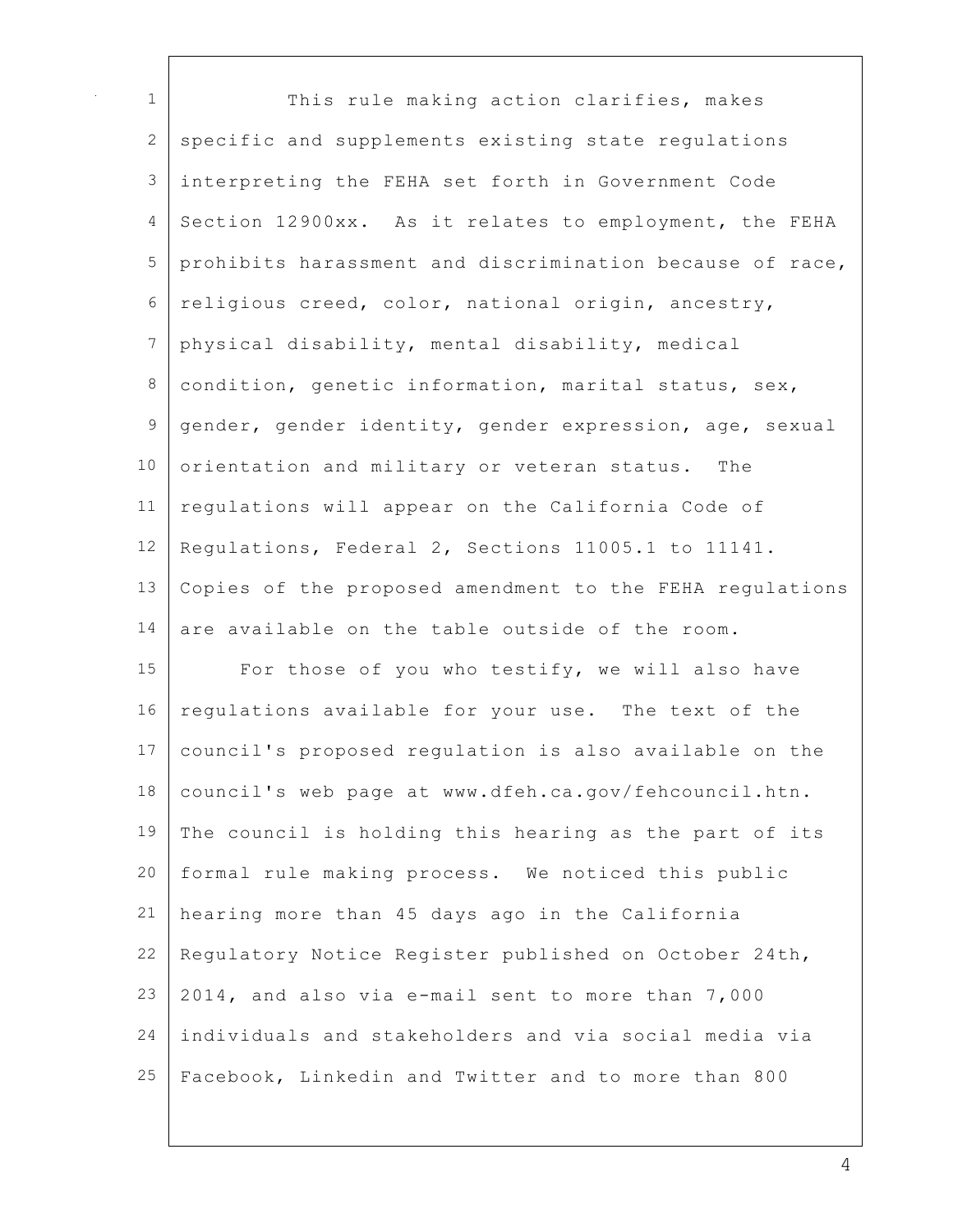| $\mathbf{1}$ | individuals and stakeholders on the same date.           |
|--------------|----------------------------------------------------------|
| 2            | Pursuant to this notice, we are taking testimonies       |
| 3            | today on the proposed amendment to the FEHA regulations. |
| 4            | We will also accept written comments to the proposed     |
| 5            | regulation until 5:00 p.m. today, December 8, 82014.     |
| 6            | You may e-mail written comments to the council at        |
| 7            | fehcouncil@dfeh.ca.gov. If you prefer, you may mail      |
| 8            | them to Council Chair Annmarie Billotti at DFEH          |
| 9            | Headquarters at 2218 Kausen Drive, Suite 100, Elk Grove, |
| 10           | California 95758. If you brought a written copy of your  |
| 11           | comment, please give them to the Brian Sperber in front  |
| 12           | of the room. If you have not brought a written copy of   |
| 13           | your comment today, we would appreciate it if you would  |
| 14           | provide us a written copy by 5:00 p.m. today,            |
| 15           | December 8, 2014. Anyone who testifies here today or     |
| 16           | submits written comments will receive a copy the changes |
| 17           | or amendments that council makes to this proposed        |
| 18           | amendment to the FEHA regulation. Also anyone who        |
| 19           | testifies or submits written comments will have a 15-day |
| 20           | period within which to make written comments on any      |
| 21           | further changes to the proposed amendments to the FEHA   |
| 22           | regulations. The council and DFEH staff will consider    |
| 23           | each comment here today, as well as all written comments |
| 24           | received. The council will respond to each comment in    |
| 25           | writing with its final statement of reasons which will   |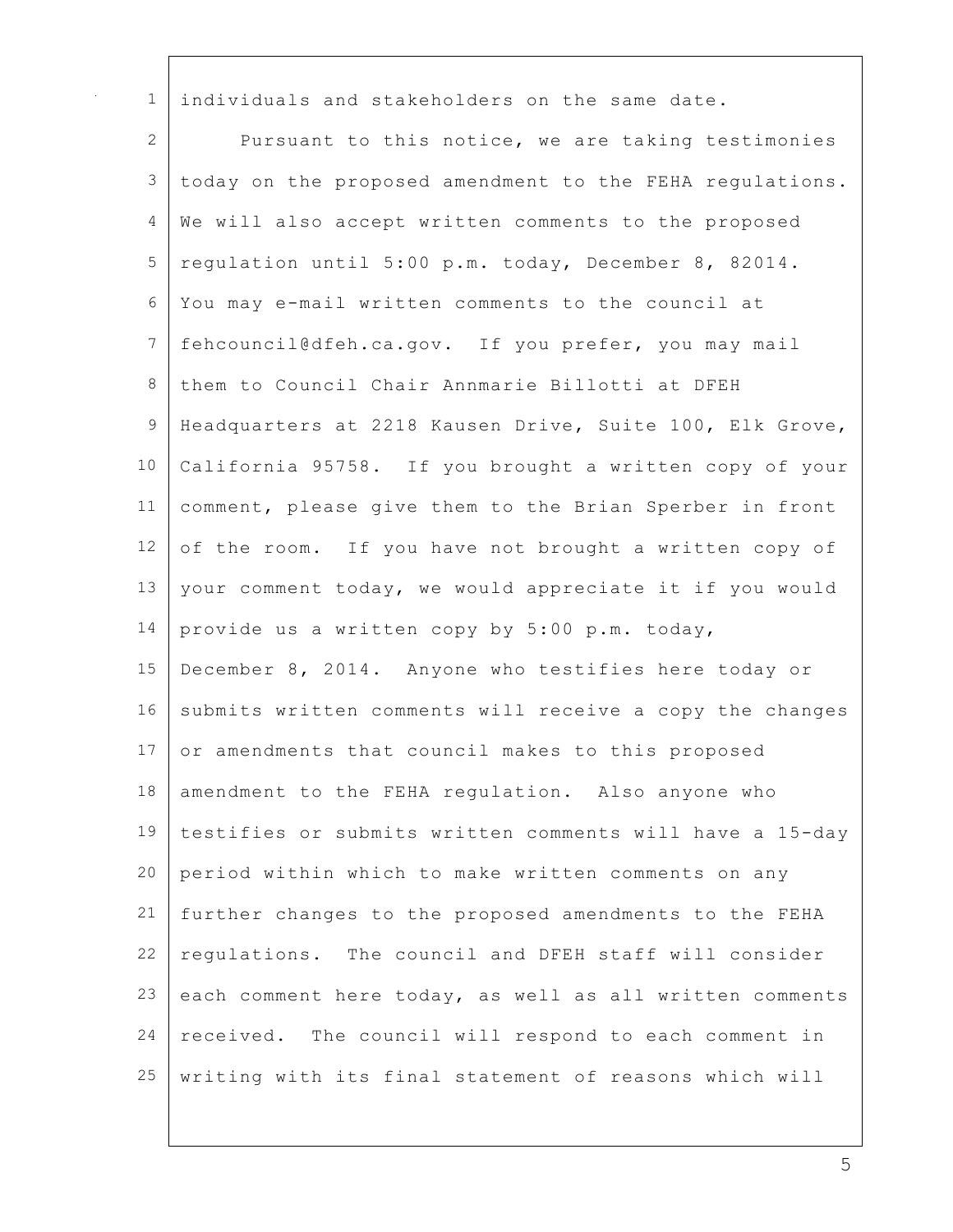| $\mathbf{1}$    | become part of the council's rulemaking record. This     |
|-----------------|----------------------------------------------------------|
| 2               | hearing is being transcribed by a certified court        |
| $\mathfrak{Z}$  | reporter. The transcript of the hearing, as well at all  |
| 4               | written comments received here today, will also be part  |
| 5               | of the council's official rulemaking record.             |
| 6               | Because this hearing is being transcribed, it is         |
| $7\phantom{.0}$ | critical that anyone speaking does so clearly and that   |
| 8               | only one person speak at a time. If you have not         |
| 9               | already done so, please sign in on the attendance sheet. |
| 10              | If you sign in, we will know that you were here today    |
| 11              | and be able to send you a copy of any changes to the     |
| 12              | proposed amendment to the FEHA regulations.              |
| 13              | Also, if you would like to testify, please be sure       |
| 14              | that you have indicated on the sign-in sheets that you   |
| 15              | would like to testify so we may call on you. You will    |
| 16              | not be sworn in when you testify. However, we ask that   |
| 17              | you come to the front of the room so that the court      |
| 18              | reporter can take down your testimony. Please begin by   |
| 19              | stating and spelling your name and stating your          |
| 20              | affiliation. Also, if you are commenting on a specific   |
| 21              | regulation, please identify the section number of the    |
| 22              | regulation so we that may refer to it as you speak. We   |
| 23              | will hear testimony until all those wishing to testify   |
| 24              | here today have had an opportunity to do so.             |
| 25              | Does anyone have any questions before we begin?          |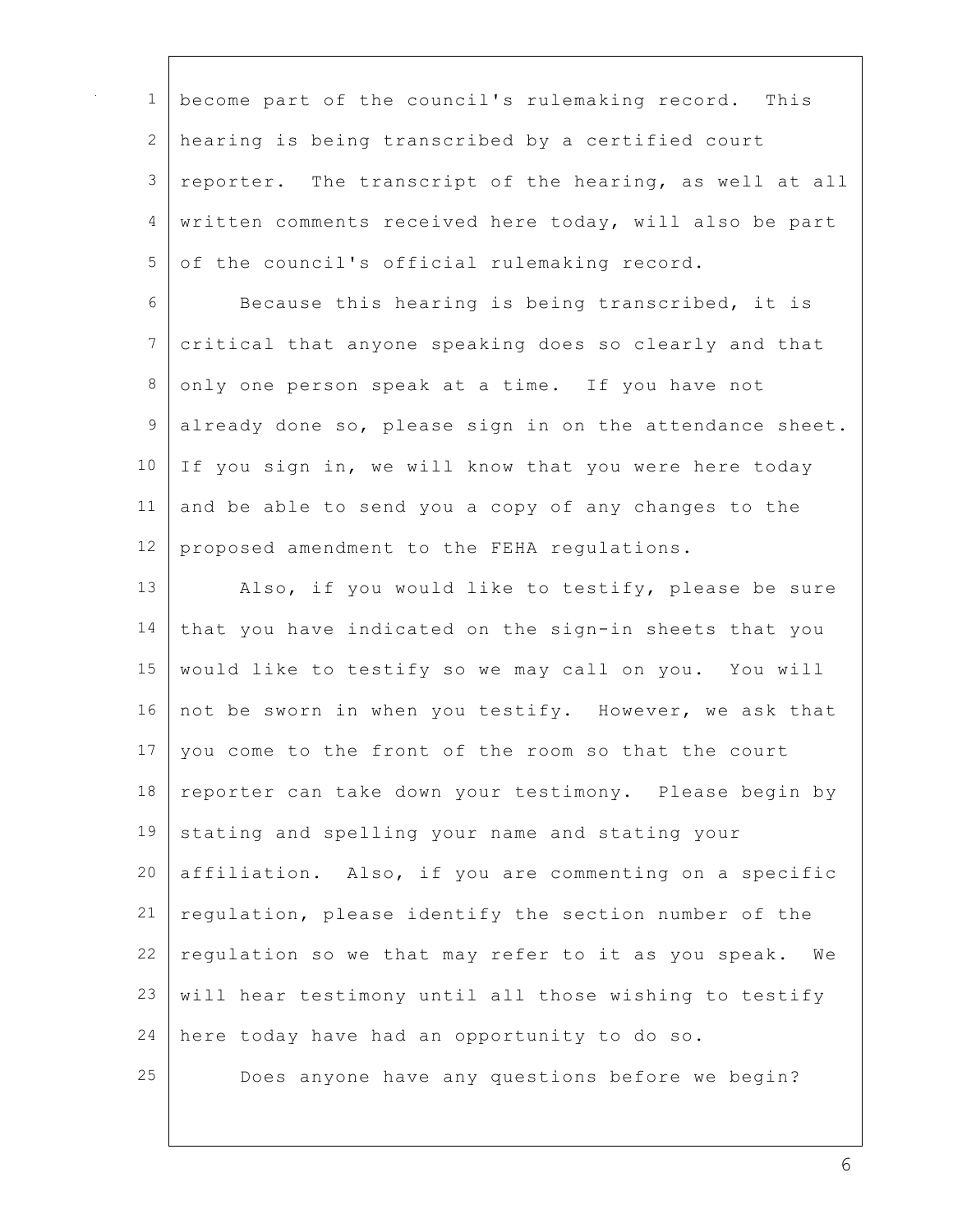| $\mathbf 1$     | Not seeing any, we are ready to begin. So anyone         |
|-----------------|----------------------------------------------------------|
| 2               | wishing to provide a public comment, please feel free to |
| $\mathfrak{Z}$  |                                                          |
|                 | address us using the podium and microphone in the front  |
| 4               | of the room.                                             |
| 5               | MR. LEBOWITZ: Good afternoon. My name is Noah            |
| 6               | Lebowitz. I can spell it: L-E-B, as in boy, O-W-I-T-Z.   |
| 7               | I am a partner in the San Francisco law firm of          |
| $\,8\,$         | Duckworth Peters Lebowitz and Olivier, here today on     |
| $\mathsf 9$     | behalf as the Chair of the California Employment Lawyers |
| 10              | Association Fair Employment and Housing Council          |
| 11              | Regulation Subsidy. So I have written comments from the  |
| 12              | organization. I can hand them all to you.                |
| 13              | MR. MANDELBAUM: Oh, great.                               |
| 14              | MR. SCHNEIDERMAN: You'll have to speak in                |
| 15              | French, though.                                          |
| 16              | MR. LEBOWITZ: Okay. One of those has original            |
| 17 <sup>1</sup> | signatures on it, I apologize. That should be our        |
| 18              | official part of the record. Um, so again, I am here on  |
| 19              | behalf of CELA.                                          |
| 20              | The letter I just submitted dated today has the          |
| 21              | bulk -- almost all of our comments contained within it   |
| 22              | and I am not going through it piece by piece. I will     |
| 23              | leave it to the subcommittee to go through and look at   |
| 24              | the technical changes. I am going to hit some            |
| 25              | highlights and talk about things that are important to   |
|                 |                                                          |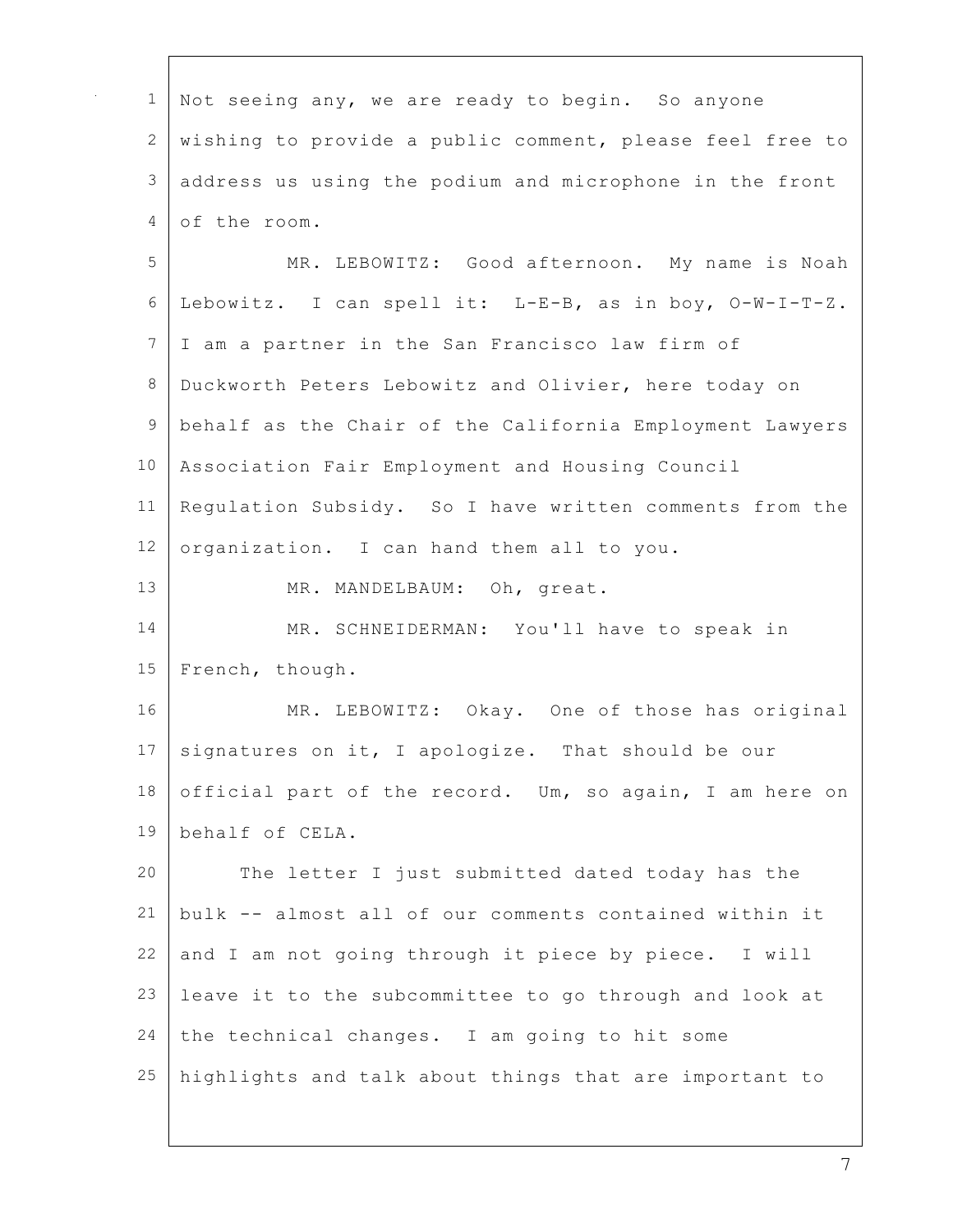| $\mathbf{1}$ | discuss and then another member of our community, Joan   |
|--------------|----------------------------------------------------------|
| $\mathbf{2}$ | Harrington, is also here today. And she is going on      |
| 3            | address the council after I completed on some different  |
| 4            | topics. So, um, looking at the letter just submitted,    |
| 5            | on the second page is where I would like to start        |
| 6            | comments this afternoon on Section 1108, Subsection C.   |
| 7            | If you want to reference the actual attachment document, |
| 8            | as well.                                                 |
| 9            | Is that how you want to do it again?                     |
| 10           | MR. MANDELBAUM: Yeah, I think that's easiest             |
| 11           | for people to follow along.                              |
| 12           | MR. LEBOWITZ: Okay. So looking at the                    |
| 13           | definition of employees on page 4. Hopefully our         |
| 14           | versions are the same. So in particular we are looking   |
| 15           | at Subsection C5, which is the language talking about    |
| 16           | when an individual is potentially employed by either a   |
| 17           | temporary service agency or the actual primary employer. |
| 18           | So we're talking about potential dual employment or      |
| 19           | joint employment or separate employment by either of the |
| 20           | entities. And we think that -- the intent of the         |
| 21           | passage as written is fine to the extent that it is an   |
| 22           | attempt to say that a person can be considered an        |
| 23           | employee either of the temporary agency or of the        |
| 24           | primary employer, for lack of a better word for primary  |
| 25           | employer, place where the working is actually taking     |
|              |                                                          |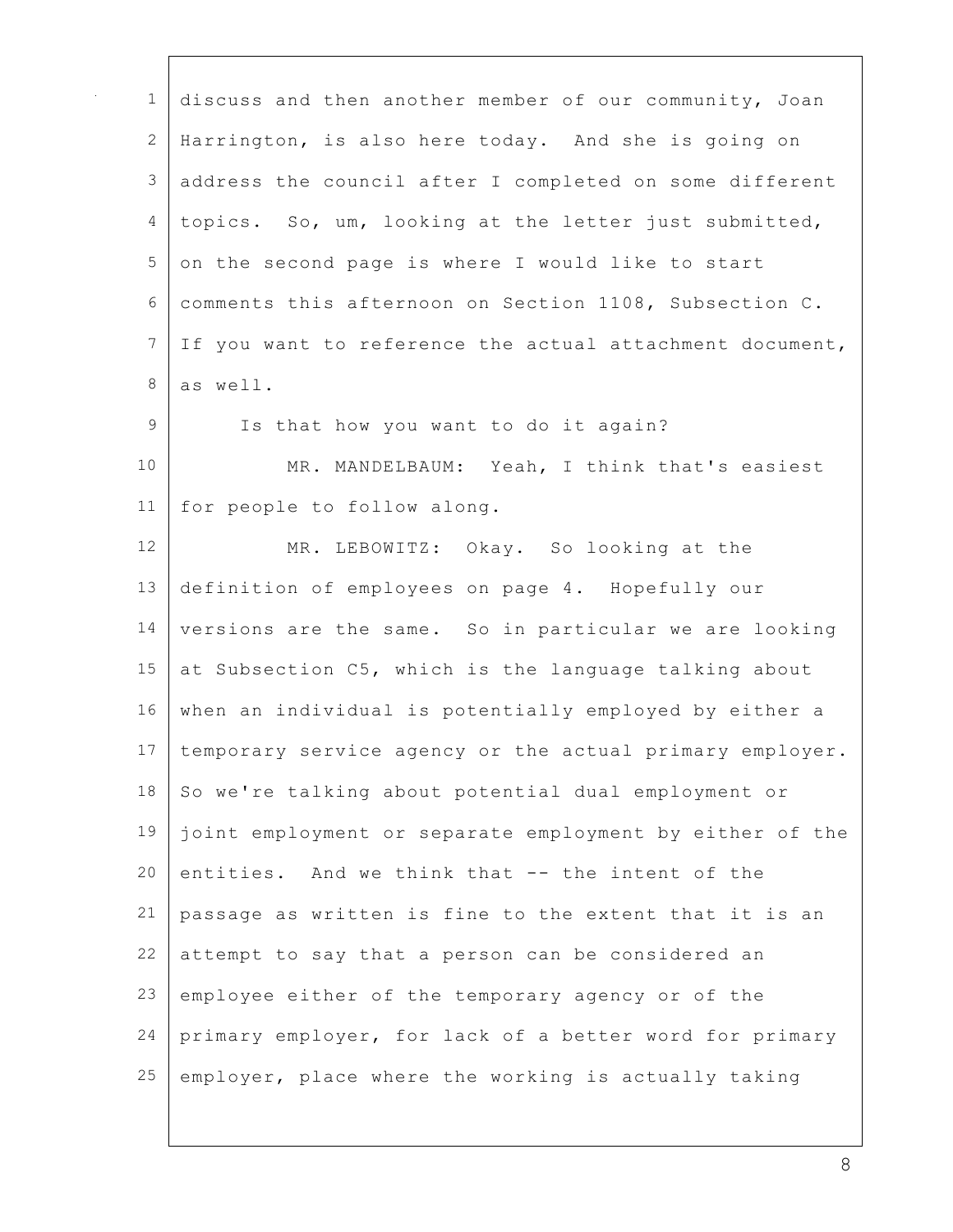| $\mathbf{1}$  | place. But we also want to make sure that it is not      |
|---------------|----------------------------------------------------------|
| 2             | misconstrued in the negative to say that that person     |
| 3             | cannot also be considered jointly employed by both       |
| 4             | entities because we know that that is the law. There     |
| 5             | can be situations where the employee can be considered   |
| 6             | employed by both the temporary service agency and the    |
| 7             | employer where the actual work is taking place.          |
| $8\,$         | So we added -- we have some suggested language here      |
| $\mathcal{G}$ | in our letter to add to the end to supplement the        |
| 10            | language that's already here in the regulations or is    |
| 11            | being proposed to be in the regulations. That there is   |
| 12            | nothing in this definition shall preclude a finding that |
| 13            | an individual is an employee jointly of an employer      |
| 14            | contracting, temporary service agency and the temporary  |
| 15            | service agency itself with regard to such terms,         |
| 16            | conditions and privileges of employment under the        |
| 17            | control of both entities. So it counts for both when     |
| 18            | separately employed and when they are jointly employed.  |
| 19            | That's the reasoning behind that addition we are         |
| 20            | suggesting, if you understand.                           |
| 21            | MS. BRODSKY: Can I ask you a question about              |
| 22            | that? When you say preclude a finding, do you have in    |
| 23            | mind who would be making that finding or is it           |
| 24            | sufficient to say that nothing in this definition shall  |
| 25            | preclude an individual from being an employee of both?   |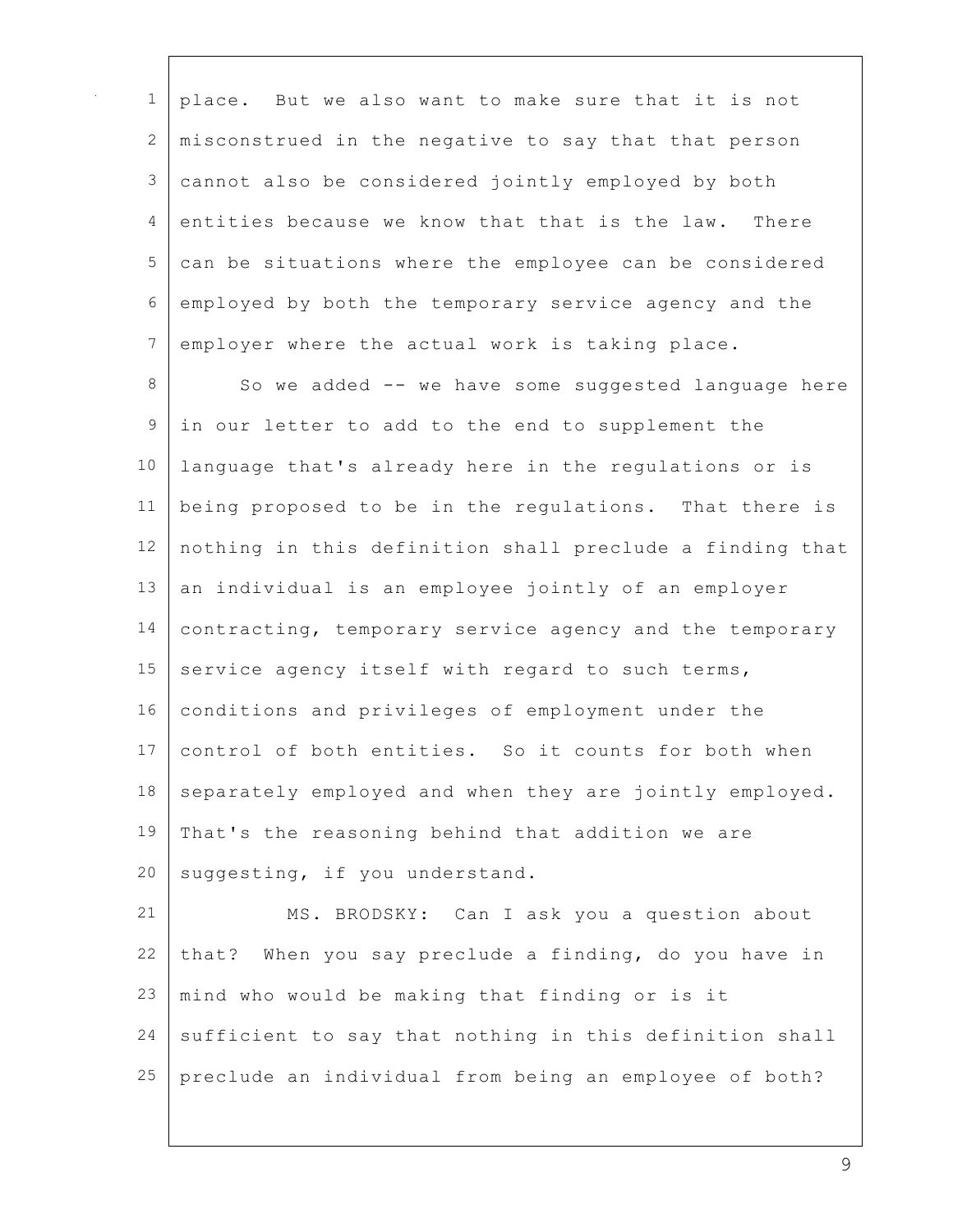| $\mathbf 1$     | MR. LEBOWITZ: Or being considered an employee.           |
|-----------------|----------------------------------------------------------|
| 2               | Yeah, I don't think there's any --                       |
| 3               | MS. BRODSKY: There's no magic in the finding.            |
| 4               | MR. LEBOWITZ: No. Obviously we're thinking in            |
| 5               | some cases of the finding of fact of the judge or        |
| 6               | someone analyzing a situation when you are claiming      |
| $7\phantom{.0}$ | joint employment in a lawsuit. So in that sense, there   |
| 8               | would be a finder or someone making that decision. But   |
| $\mathsf 9$     | I don't think you want to make any difference to the     |
| 10              | substance.                                               |
| 11              | So the next page of our comment, page 3,                 |
| 12              | looking at -- again, in the definition, definition 1108, |
| 13              | Subsection G, which is page 6 of the Code of             |
| 14              | Regulations. We have a number of suggestions for         |
| 15              | tinkering with this definition of employment benefit.    |
| 16              | But the one I want to talk about right now is a -- when  |
| 17              | you have time to look at these, you will see what we are |
| 18              | suggesting through some changes. I recommend             |
| 19              | elimination of what is presently in G3. And then in      |
| 20              | replacement, we would add this language for reasons that |
| 21              | are explained in the letter. But then we have some       |
| 22              | language that we believe should be -- what would be in   |
| 23              | G3 once you eliminate the current G3.                    |
| 24              | And that accounts for the inclusion of interns and       |
| 25              | volunteers, as must be done throughout the regulations   |
|                 |                                                          |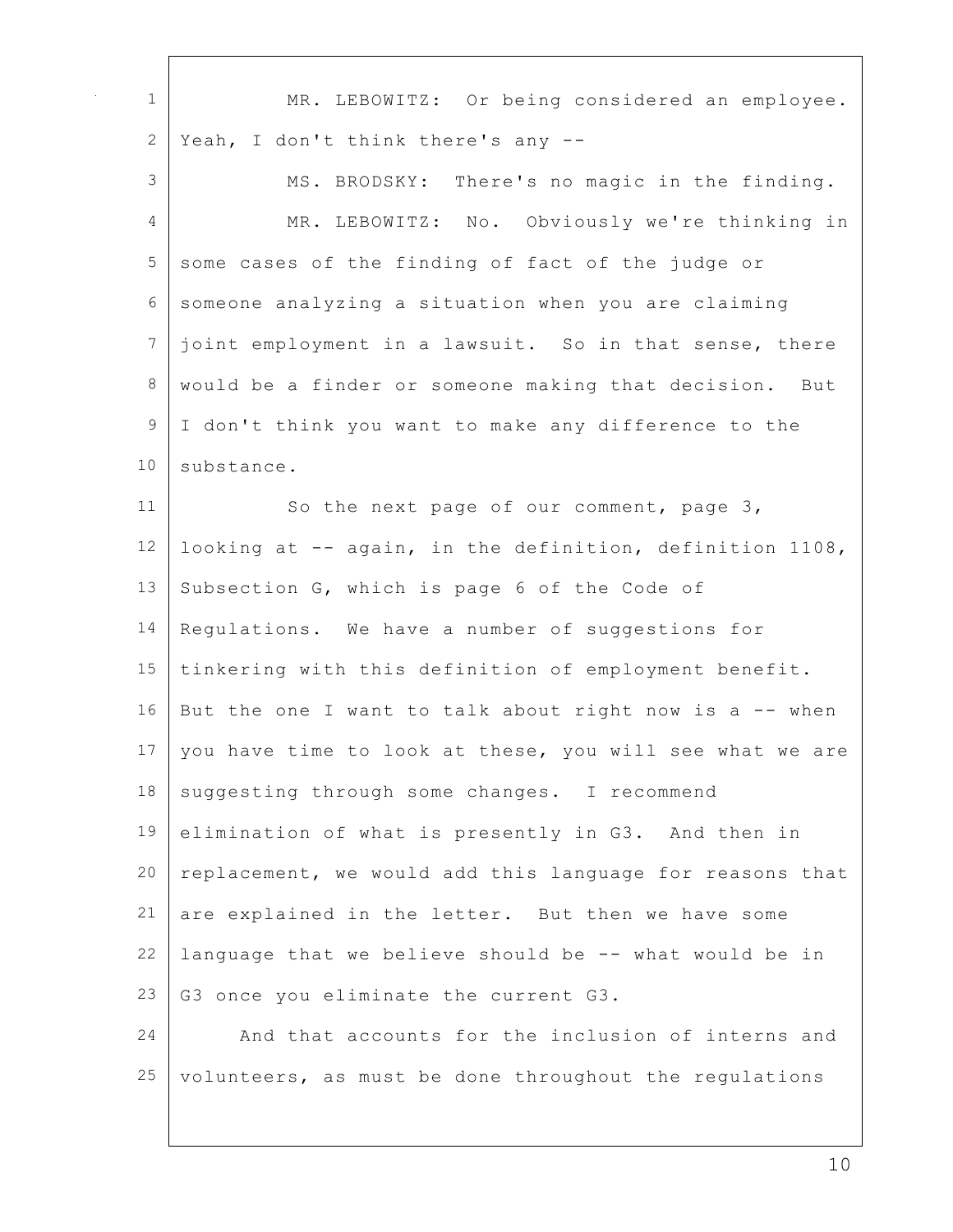| 1               | now with the passage of the new law incorporating --     |
|-----------------|----------------------------------------------------------|
| $\overline{2}$  | including interns and volunteers for coverage.           |
| 3               | And that we would add to Section G3 that would read      |
| $\overline{4}$  | as follows: Employment benefit also includes the         |
| 5               | selection and training of any person for and the         |
| 6               | discharge of any person from any unpaid internship or    |
| $7\phantom{.}$  | volunteer position. Because right now as written, the    |
| 8               | employment benefit does not cover the situation where a  |
| 9               | volunteer or intern is discriminated against or has a    |
| 10              | loss of employment benefit for an unlawful reason or     |
| 11              | reasons prohibited by the act. So we just want to make   |
| 12 <sup>°</sup> | sure that that is in there and made clear.               |
| 13              | Then we come to what we consider perhaps the most        |
| 14              | important part of properly stating that within these     |
| 15              | regulations, current status of the law that is on the    |
| 16              | next page 1109, Subsection C, Principles of Employment   |
| 17              | Discrimination. Subsection C is on page 4 of our letter  |
| 18              | -- is the place where the counsel is proposing language  |
| 19              | to essentially incapsulate -- or as we read it,          |
| 20              | incapsulate the Harris versus City of Santa Monica case  |
| 21              | and the standard particularly for establishing           |
| 22              | discrimination in that case. And we have proposed a      |
| 23              | very lengthy revision and supplement to that section.    |
| 24              | The first thing to look at is in Subsection C as written |
| 25              | right now. What we have suggested and it might seem      |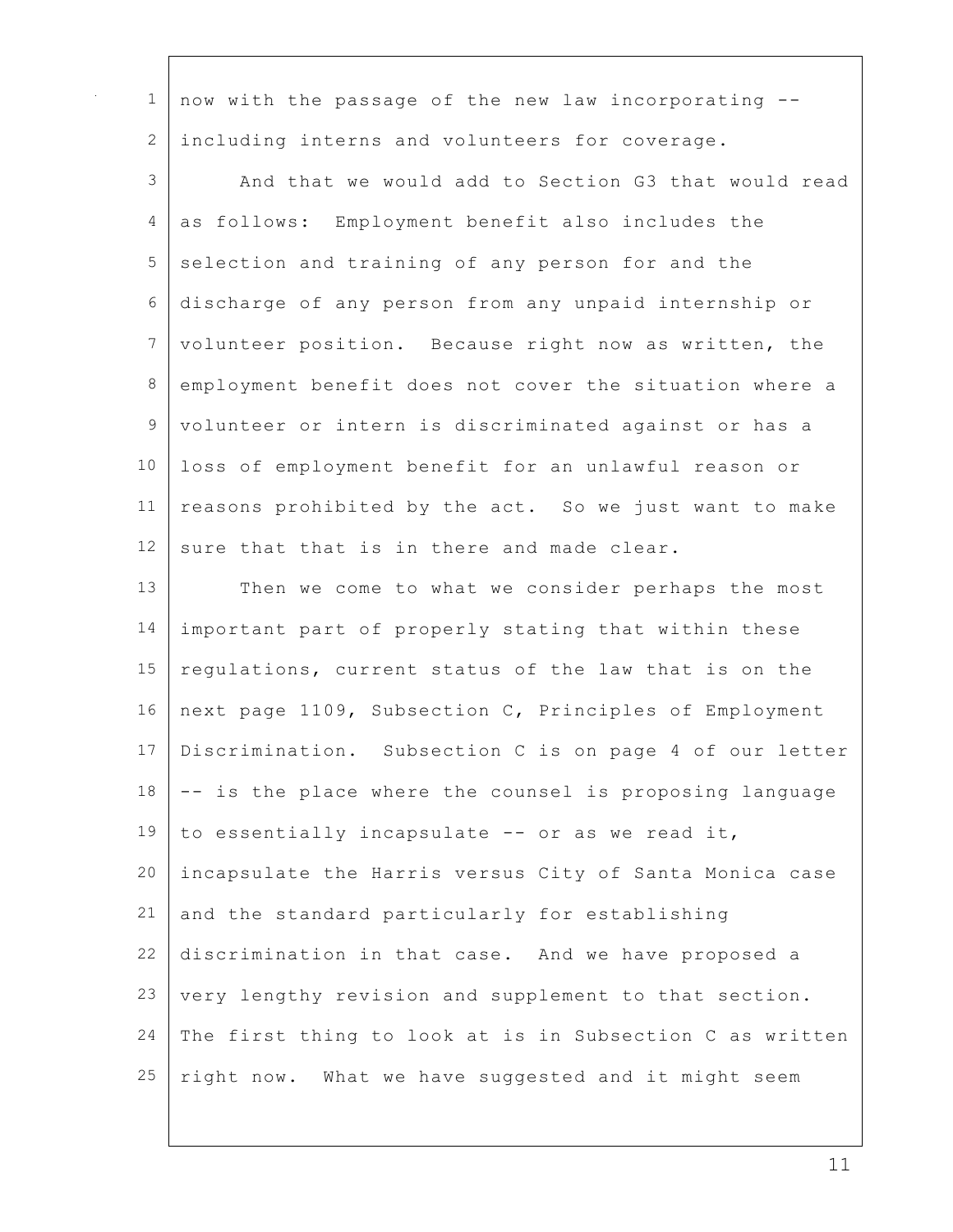| $\mathbf 1$   | counterintuitive for an organization such as CELA to say |
|---------------|----------------------------------------------------------|
| 2             | this, but we believe that in the principal analysis of   |
| $\mathcal{S}$ | the law that retaliation has to be included in the -- in |
| 4             | the types of actions where this standard applies. So     |
| 5             | the standard is the substantial motivating factor is     |
| $6\,$         | what we're talking about. Right now the Harris decision  |
| 7             | itself only dealt with discrimination, not retaliation.  |
| $\,8\,$       | You know, you will see -- I'll address it in a second,   |
| $\mathsf 9$   | there's a couple of nuances to this, but as a general    |
| 10            | proposition, the reasoning that the California Supreme   |
| 11            | Court used in reaching the substantial motivating factor |
| 12            | standard in a discrimination case cannot be -- in a      |
| 13            | principal way cannot be distinguished if a retaliation   |
| 14            | claim where the retaliation claim includes or is based   |
| 15            | on a denial of employment benefit as the source of       |
| 16            | retaliation or is the cause of retaliation. So, for      |
| 17            | instance, where a claim is for retaliation or            |
| 18            | retaliatory termination that, as opposed to a            |
| 19            | discriminatory termination, there really can be no       |
| 20            | principle way to differentiate between the standard used |
| 21            | between those two cases.                                 |
| 22            | Now, right now we know of -- I can't even count --       |
| 23            | there are so many cases that are pending in the Court of |
| 24            | Appeal on this particular question. There are -- in my   |
| 25            | office alone, I think we have three. And they're all     |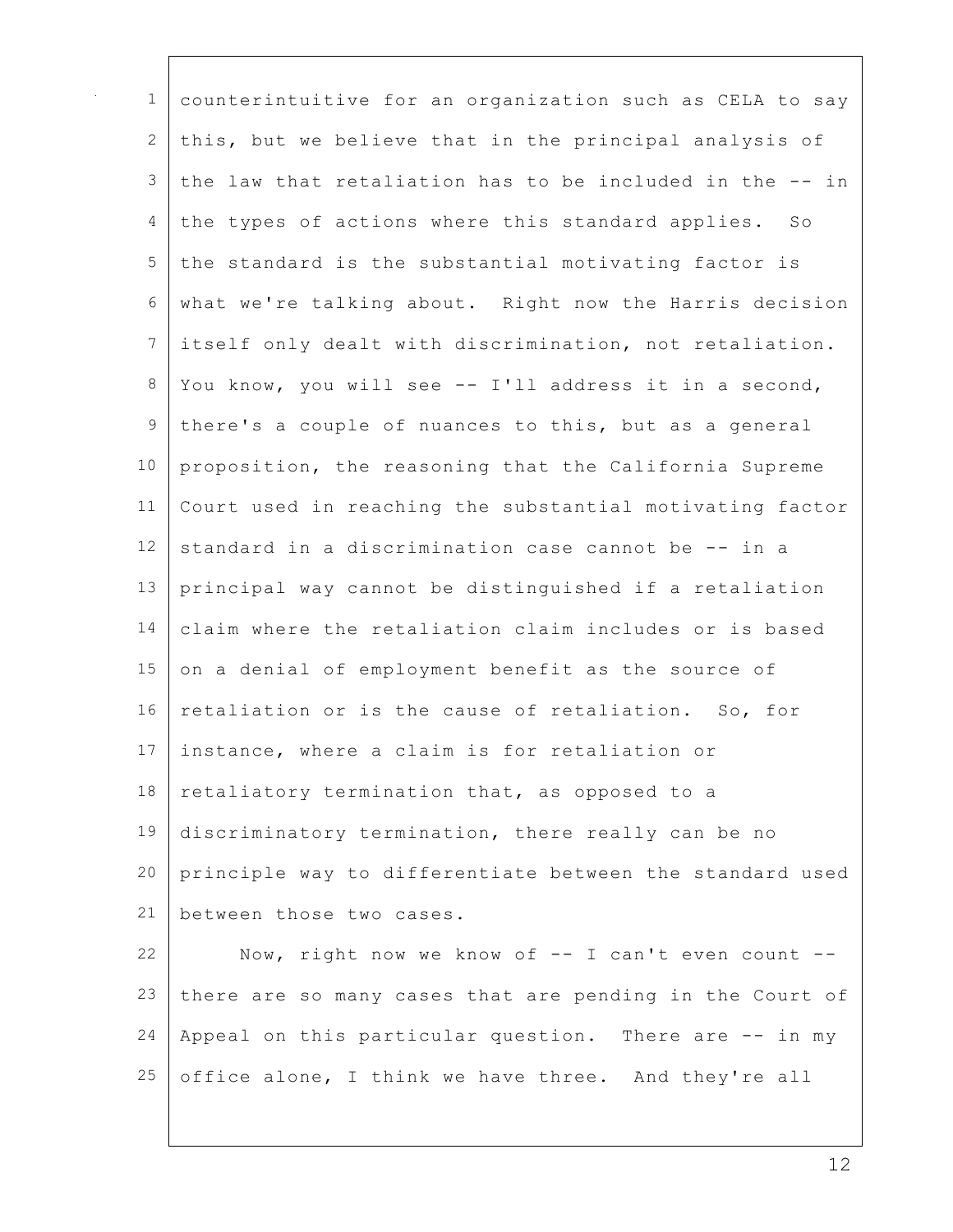| $\mathbf 1$ | over the state all pending in the Court of Appeal on     |
|-------------|----------------------------------------------------------|
| 2           | this particular question and we just -- the way we look  |
| 3           | a it, it's likely that the courts are going to come out  |
| 4           | this way. So we might as well take a look at it and see  |
| 5           | really how it is going to play out. This is our best     |
| 6           | estimate or quess how it is going to play out in the     |
| 7           | courts. I think it is best to address it in regulation.  |
| 8           | Frankly, by the time the regulatory process is through,  |
| $\mathsf 9$ | there would be guidelines. I would suggest at least one  |
| 10          | published decision will come out on this issue before    |
| 11          | these regulations are done. So it's something that will  |
| 12          | probably have some further torte on it as we proceed.    |
| 13          | But there is a fine distinction to be made on this and   |
| 14          | that is because of this: Retaliation can take many       |
| 15          | forms. Retaliation can also be in the form of            |
| 16          | harassment. You can have someone who engages in a        |
| 17          | protected activity. And in retaliation for that          |
| 18          | protected activity, is actually suffering harassment.    |
| 19          | That harassment, though not a denial of an employment    |
| 20          | benefit as defined by the regulations and is a separate  |
| 21          | standard for harassment, that harassment itself can be   |
| 22          | retaliatory and itself is retaliation. So you have two   |
| 23          | kind of parts for retaliation rights. Is it a            |
| 24          | retaliation claim based on denial of employment benefits |
| 25          | or it is a retaliation based on harassment. And so we    |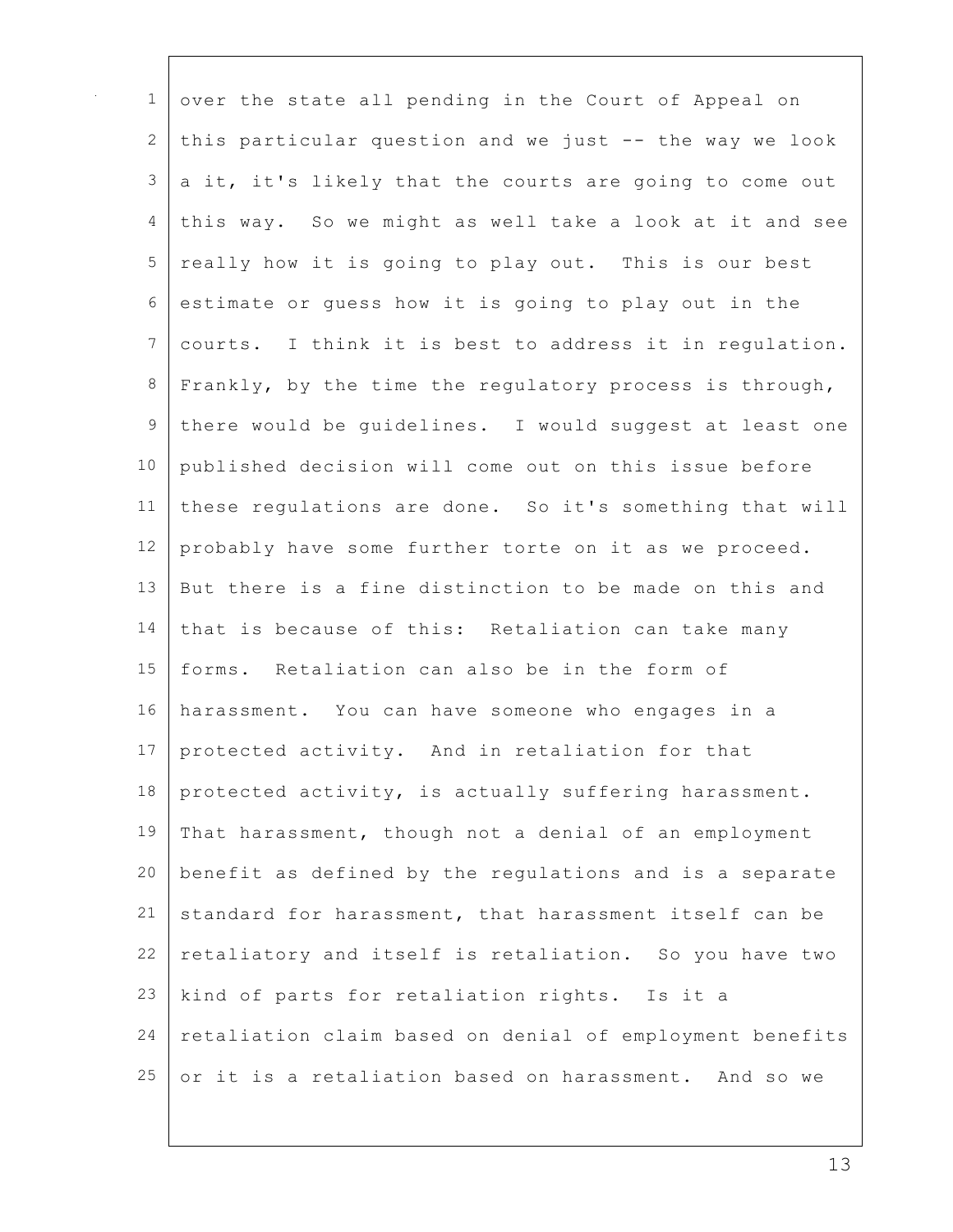| $\mathbf{1}$    | have tried to draw that line and articulate that nuance  |
|-----------------|----------------------------------------------------------|
| 2               | in the two subsections -- or in Subsection 2, at least,  |
| $\mathfrak{Z}$  | of what we suggested here on the bottom of page 4 and on |
| 4               | to page 5.                                               |
| 5               | So as we've written it, it reads as follows:             |
| $\epsilon$      | "Retaliation prohibited by Government Code 1294.06,      |
| $7\phantom{.0}$ | Subdivision 8 may take many forms, including but not     |
| $\,8\,$         | limited to denial of employment benefit or harassment.   |
| $\mathsf 9$     | The substantial motivating reason standard shall apply   |
| 10              | when retaliation takes the form of denial of employment  |
| 11              | benefits. In circumstances where retaliation takes the   |
| 12              | form of harassment, in standards articulated in          |
| 13              | Section 11019 of the regulations shall apply. So we      |
| 14              | tried to draw at that line, draw that distinction, and   |
| 15              | draw the reader to the harassment sections and           |
| 16              | harassment standards within the regulations. This is     |
| 17              | going to take some thought and some process, but we want |
| 18              | to start the discussion. You will also see -- so         |
| 19              | Subsection C-1 that we proposed is the actual standard   |
| 20              | of substantial motivating factor. And we think that's    |
| 21              | important to spell out in these regulations. And we      |
| 22              | have given you the authority for this specific language  |
| 23              | that we used and it's all California Supreme Court       |
| 24              | authority, which you will see. It's really remarkable    |
| 25              | when you look at because when we are employment lawyers. |

 $\Gamma$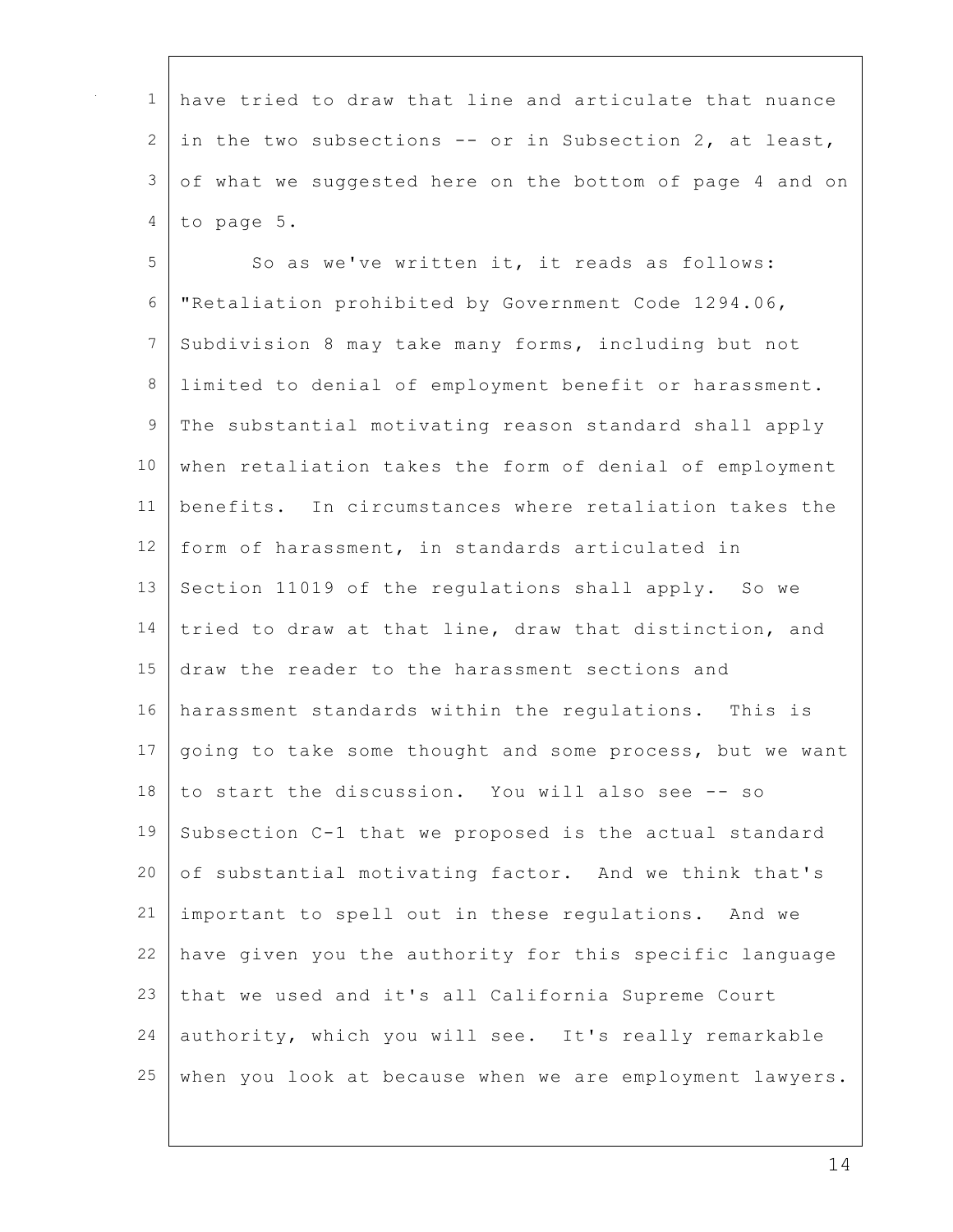| $\mathbf 1$    | We kind of look at cases with blinders on, in a sense    |
|----------------|----------------------------------------------------------|
| 2              | that we are always looking at employment cases,          |
| $\mathfrak{Z}$ | employment cases and how they look at certain -- how     |
| $\overline{4}$ | courts are using language and oftentimes it is unique in |
| 5              | employment cases. But the California Supreme Court when  |
| 6              | it decided that the substantial motivating reason        |
| 7              | standard was the correct reason or the correct standard  |
| 8              | in the Harris case, when you go back and look at Supreme |
| 9              | Court precedents, you will see that the Supreme Court    |
| 10             | across disciplinary and across areas of laws has used    |
| 11             | that language, substantial motivating reason and         |
| 12             | substantial motivating factor in all kinds of areas of   |
| 13             | law. And there is a settled and very clear standard      |
| 14             | that the California Supreme Court is referring to when   |
| 15             | it says, "Substantial Motivating Reason." And that       |
| 16             | language that we put in here in the proposed Subsection  |
| 17             | C-1, is that specific language. We cited you those       |
| 18             | cases, so you can go read it yourselves. There's         |
| 19             | criminal cases, asbestos cases. There's all kinds of     |
| 20             | different cases where the substantial factor is defined. |
| 21             | And, in fact, it has also been incapsulated in the jury  |
| 22             | instructions in KC430. So that is where we believe --    |
| 23             | what we believe the Supreme Court was doing and what it  |
| 24             | meant and when it said substantial motivating reason in  |
| 25             | the Harris case. And since this is a -- we're trying to  |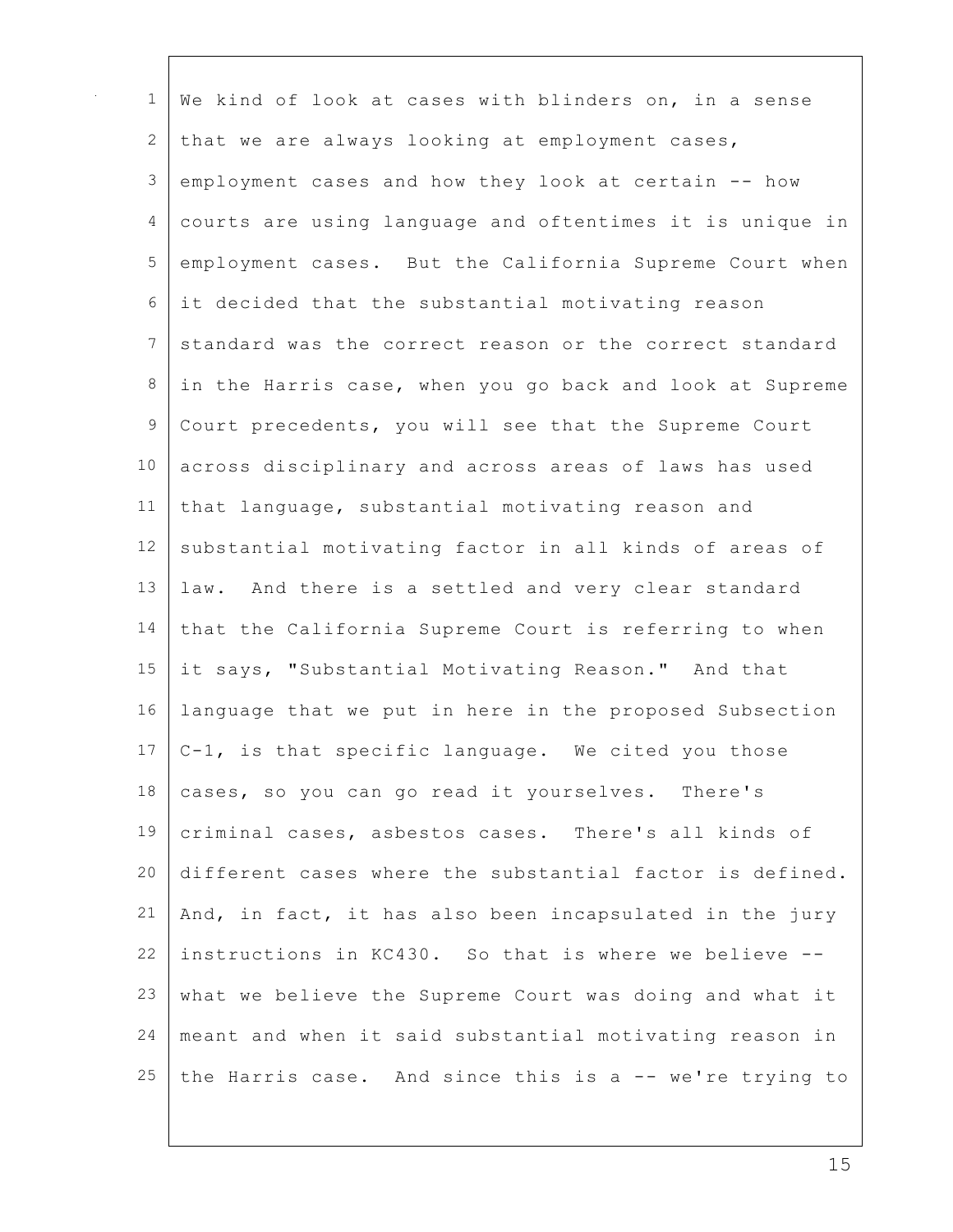| $\mathbf 1$ | articulate the standard here in these regulations. We    |
|-------------|----------------------------------------------------------|
| 2           | think it is appropriate to put that definition here in   |
| 3           | the regulations because then it's clear. There is no     |
| 4           | issue. No one has to worry about it again. This is       |
| 5           | right there for everybody. And this is somebody that     |
| 6           | all stakeholders will be pleased with, a clear standard. |
| 7           | This is one of those things that everyone is arguing     |
| 8           | about all of the time -- what is the standard and what   |
| $\mathsf 9$ | does this really mean.                                   |
| 10          | When you look at the case law in a principle way,        |
| 11          | you should see what the California Supreme Court was     |
| 12          | doing what it always has done, when it talks about       |
| 13          | substantial motivating factor and it's using that same   |
| 14          | language and the same reasoning as these other cases we  |
| 15          | do.                                                      |
| 16          | MS. PEREZ: Can I ask a question on the                   |
| 17          | Subsection 2 language on retaliation?                    |
| 18          | MR. LEBOWITZ: Yes.                                       |
| 19          | MS. PEREZ: This is the first time I've seen              |
| 20          | the language, so I want to make sure I understand it     |
| 21          | clearly.                                                 |
| 22          | MR. LEBOWITZ: Yes.                                       |
| 23          | MS. PEREZ: Because I've seen this in the                 |
| 24          | workplace so much, I know when I do training, one of the |
| 25          | big questions that I get refer to harassment with a      |
|             |                                                          |

 $\mathbf{I}$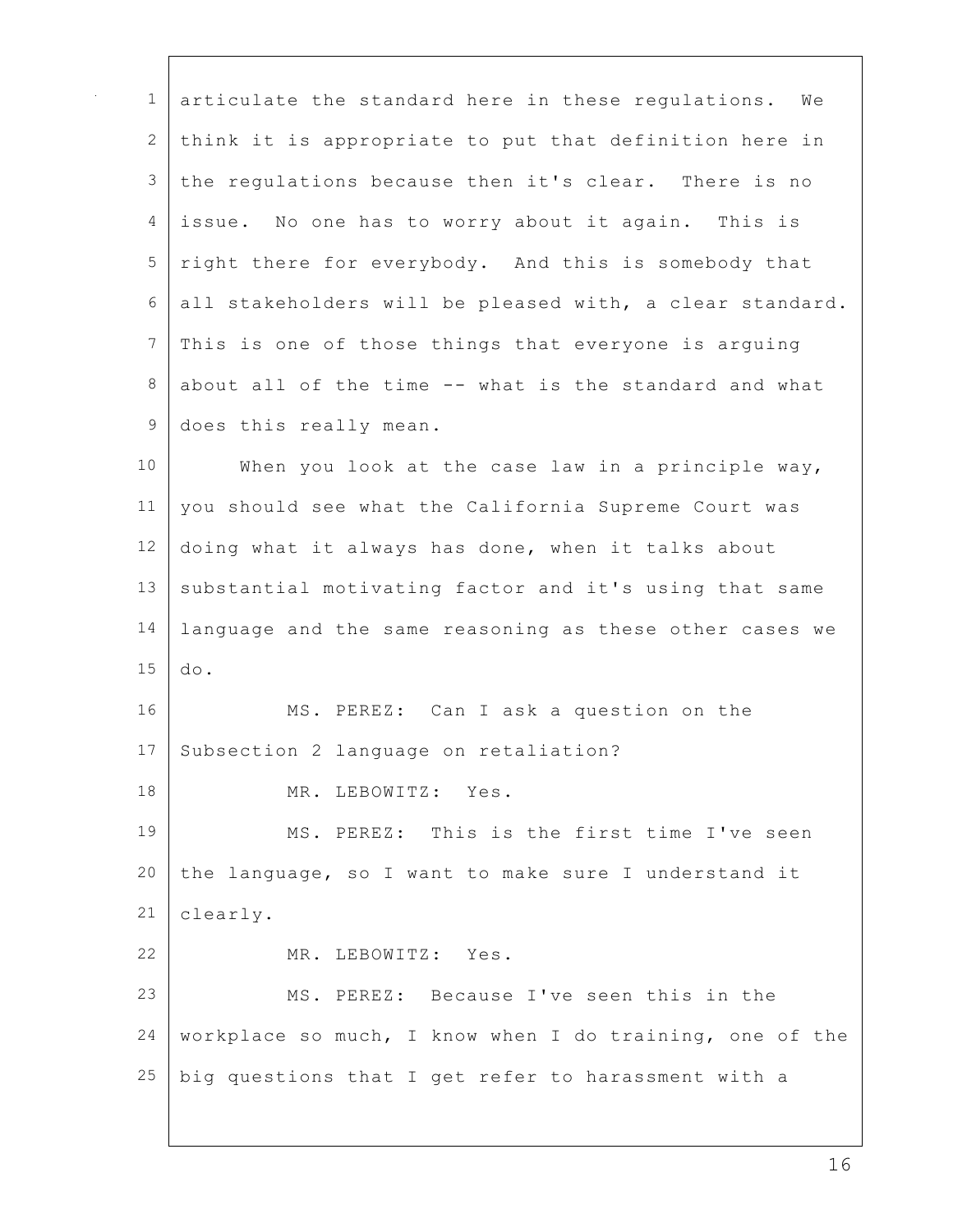| $\mathbf 1$     | little H and harassment with a big H, meaning the        |
|-----------------|----------------------------------------------------------|
| 2               | unlawful harassment versus layman's term of annoying     |
| $\mathfrak{Z}$  | behavior that may not rise to the level of unlawful      |
| 4               | behavior. Which are you referring to? So, for example,   |
| 5               | I have seen allegations of retaliation where the adverse |
| 6               | action is the person is annoying me. Again, harassment   |
| $7\phantom{.0}$ | with a smaller H, I had seen other ones where the person |
| $\,8\,$         | is alleging the retaliatory act. It would be something   |
| 9               | that maybe would fall under the definition to meet the   |
| 10              | elements and the standard of harassment with a capital   |
| 11              | H .                                                      |
| 12              | Is that distinction in here?                             |
| 13              | MR. LEBOWITZ: It is not. That's actually a               |
| 14              | remarkable distinction that I did not consider when I    |
| 15              | wrote that. Absolutely that distinction, in the sense    |
| 16              | that $--$                                                |
| 17              | MS. PEREZ: Because I think that the way it's             |
| 18              | written now, you are saying that the only way it can be  |
| 19              | an adverse action is if it meets the criteria for        |
| 20              | unlawful harassment.                                     |
| 21              | MR. LEBOWITZ: I agree and I think that's                 |
| 22              | incorrect. I think that so -- and so -- and we talked    |
| 23              | to clients about this all the time. We have to tell our  |
| 24              | clients that -- our potential clients -- that what they  |
| 25              | are experiencing may be obnoxious. It may be             |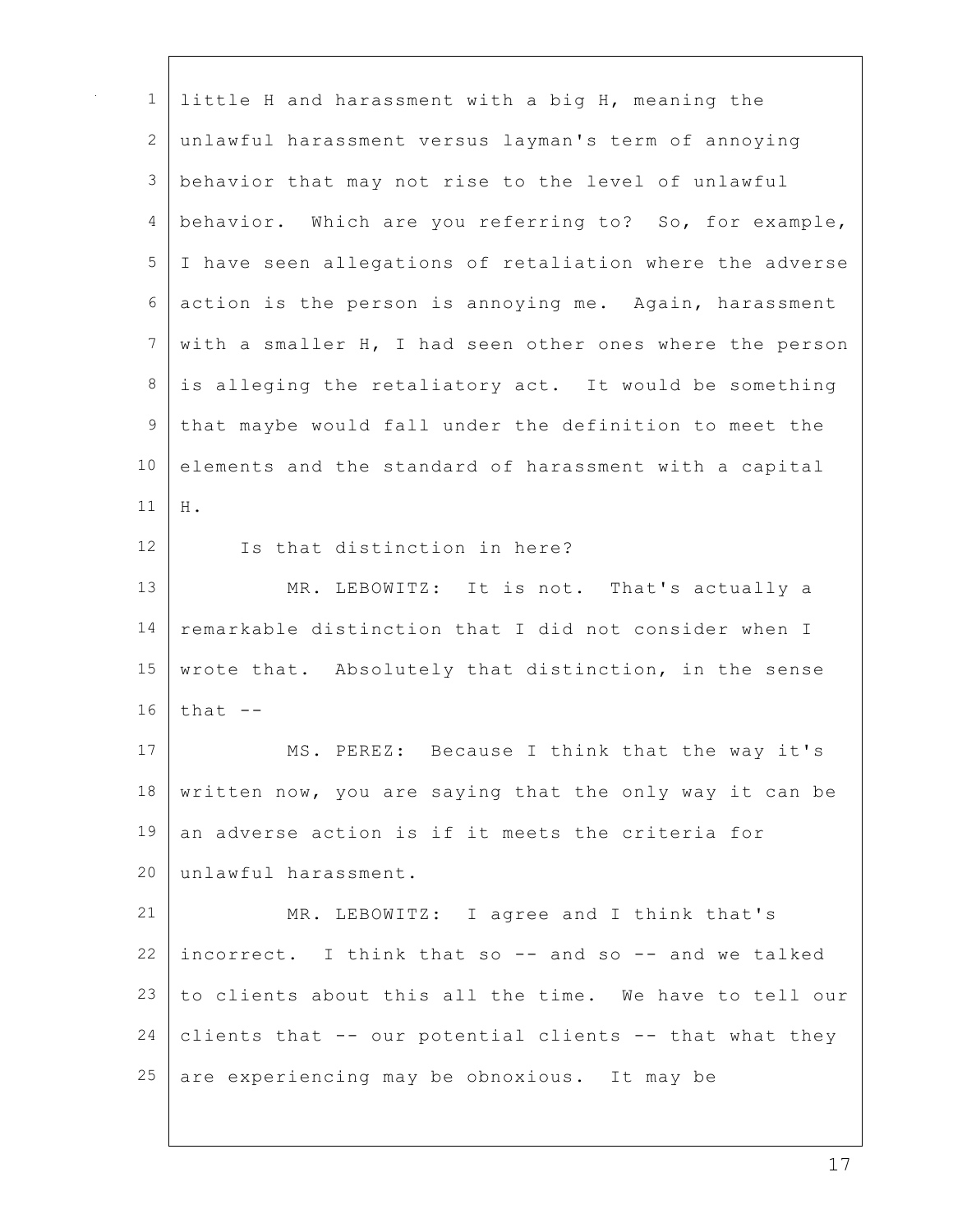| $\mathbf{1}$   | unsettling. It may be offensive, but not based on one    |
|----------------|----------------------------------------------------------|
| $\mathbf{2}$   |                                                          |
|                | of the listed characteristics of the protected character |
| 3              | in 1294.08, then it's not unlawful. It is probably bad   |
| 4              | business and it's probably really obnoxious behavior,    |
| 5              | but the law doesn't really care about it. But in the     |
| 6              | case of retaliation, I think it does. I think you're     |
| $\overline{7}$ | right in that it should be included. That type of        |
| $\,8\,$        | behavior, if it is -- if there's a causal nexus between  |
| $\mathsf 9$    | the protected activity and the small H harassment, I     |
| 10             | think that's unlawful, I think.                          |
| 11             | MS. PEREZ: I am not stating an opinion, but I            |
| 12             | want to make sure I understood where we should fall.     |
| 13             | MR. LEBOWITZ: I think you are absolutely                 |
| 14             | correct. And to the extent that we reference -- and I    |
| 15             | think that ours is too limiting in the language in the   |
| 16             | sense that we reference Section 11019. And I think that  |
| 17             | is where it becomes -- I think that's potentially too    |
| 18             | limiting remarks to say that that in our -- that we --   |
| 19             | that the language we're suggesting is a starting point   |
| 20             | discussion.                                              |
| 21             | MS. PEREZ: Sure.                                         |
| 22             | MR. LEBOWITZ: And I think that this is the               |
| 23             | exactly type of discussion we were hoping to spark. And  |
| 24             | I would amend or remark to strike the section 11019      |
| 25             | reference. But there may be some other way to deal with  |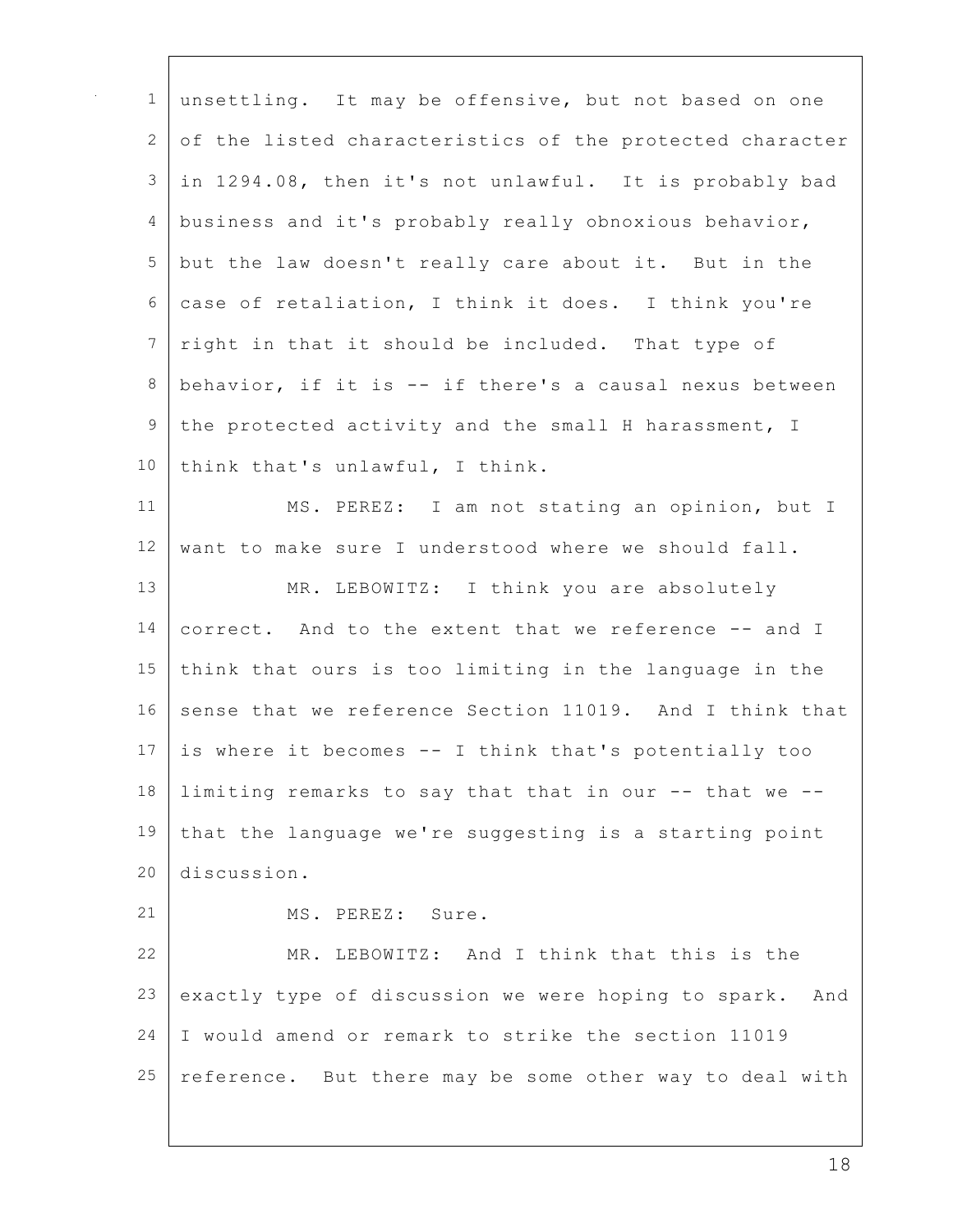| $\mathbf 1$    | it, but that's my initial thought just standing here       |
|----------------|------------------------------------------------------------|
| 2              | right now.                                                 |
| 3              | MS. PEREZ: Yeah. I mean, that's kind of what               |
| 4              | I assumed you were going to say, but then I guess the      |
| 5              | question would become for future. I am not going to put    |
| 6              | you on the spot to define harassment with a small H in     |
| 7              | regulation because to --                                   |
| $\,8\,$        | MR. LEBOWITZ: Right, I get it.                             |
| $\overline{9}$ | MS. PEREZ: To distinguish it from the other                |
| 10             | one.                                                       |
| 11             | MR. LEBOWITZ: I'm sure we will do some great               |
| 12             | work on this subject.                                      |
| 13             | MS. PEREZ: I appreciate the way you explained              |
| 14             | it. Thank you.                                             |
| 15             | MR. LEBOWITZ: And so the next thing I would                |
| 16             | like to talk about today is on page 7 of our comments      |
| 17             | dealing with Section 11034, Terms, Conditions,             |
| 18             | Privileges of Employment.                                  |
| 19             | So page -- looking at page 23, Subsection F2A.             |
| 20             | This is the section that talks about severity of           |
| 21             | pervasiveness. And the only -- you'll see in our --        |
| 22             | that we have suggested adding a sentence in the middle     |
| 23             | of this section to account for the D versus Vintage        |
| 24             | Petroleum decision from 2003 that we cited for you.<br>And |
| 25             | the language we propose is: A single less severe           |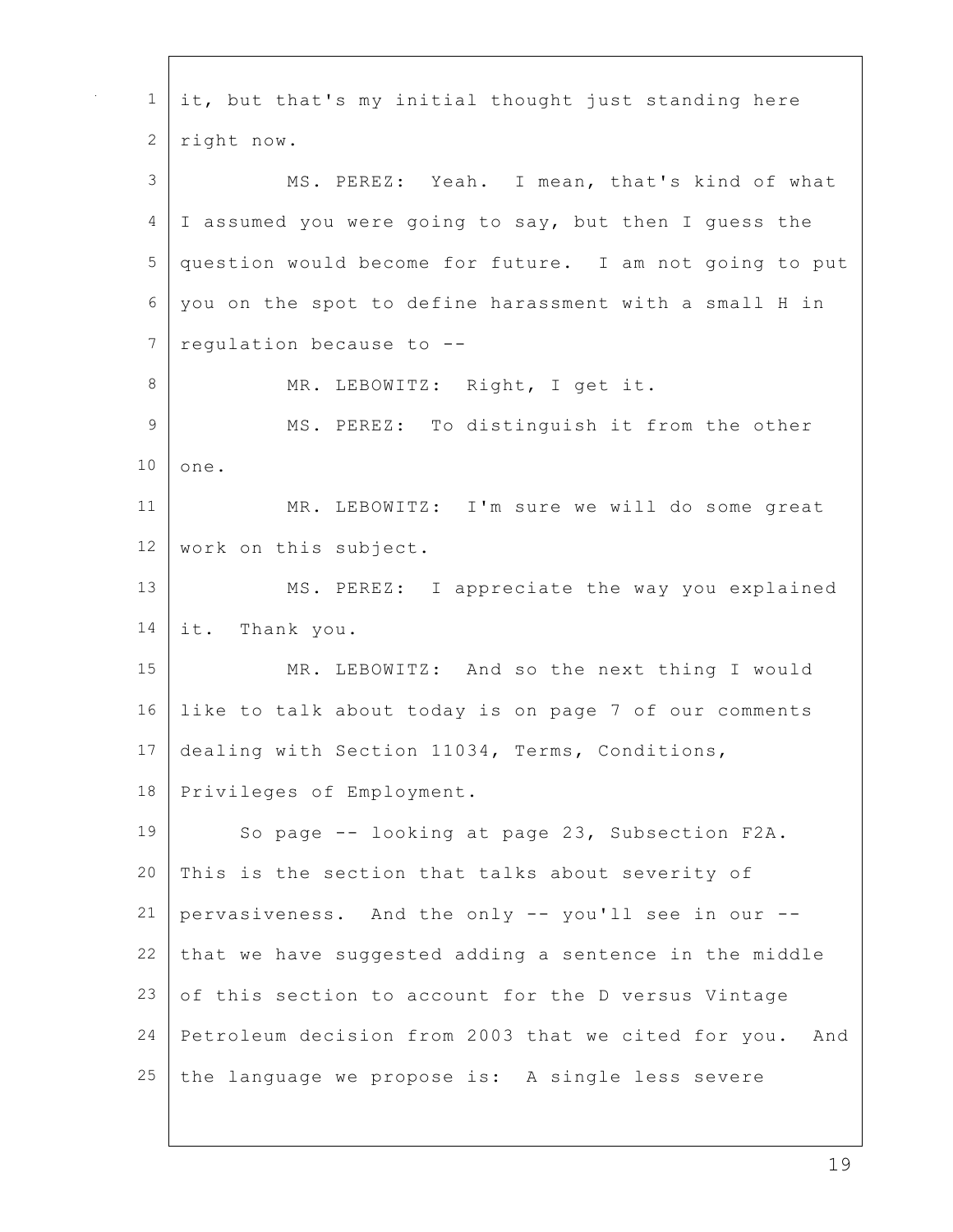unwelcome act of harassment may create an unlawful, hostile work environment when committed by a supervisor. Those are the facts of D. It is really the only case that talks about it, so it is presently the state of the law on that issue - on that very discrete issue, so we just wanted to point that out. 7 And as we're on this page 23 of the proposed regulation, there are two items that we neglected to include in our written comments I wanted to talk about 10 really quickly. In the very top of the page in the definition of quid pro quo, sexual harassment. The current proposal reads quid pro quo is characterized by explicit or implicit conditioning of -- and language is a job or promotion. And really, it ought to be an employment benefit. It should not be limited to a job 16 or promotion. So it should be consistent with the rest of the regulations of employment benefit. And then in the references that support  $-$  that are listed in 19 support of this entire section of the  $-$ - a very long section, it's 11034, there a lot of different issues covered. One case we would like to see in the reference in the authority is Johnson Control case, U.S. Supreme Court case of Johnson Controls which would be in support 24 of 11034, Subsection D, dangers to health and safety, reproduction functions. And then I don't have the site,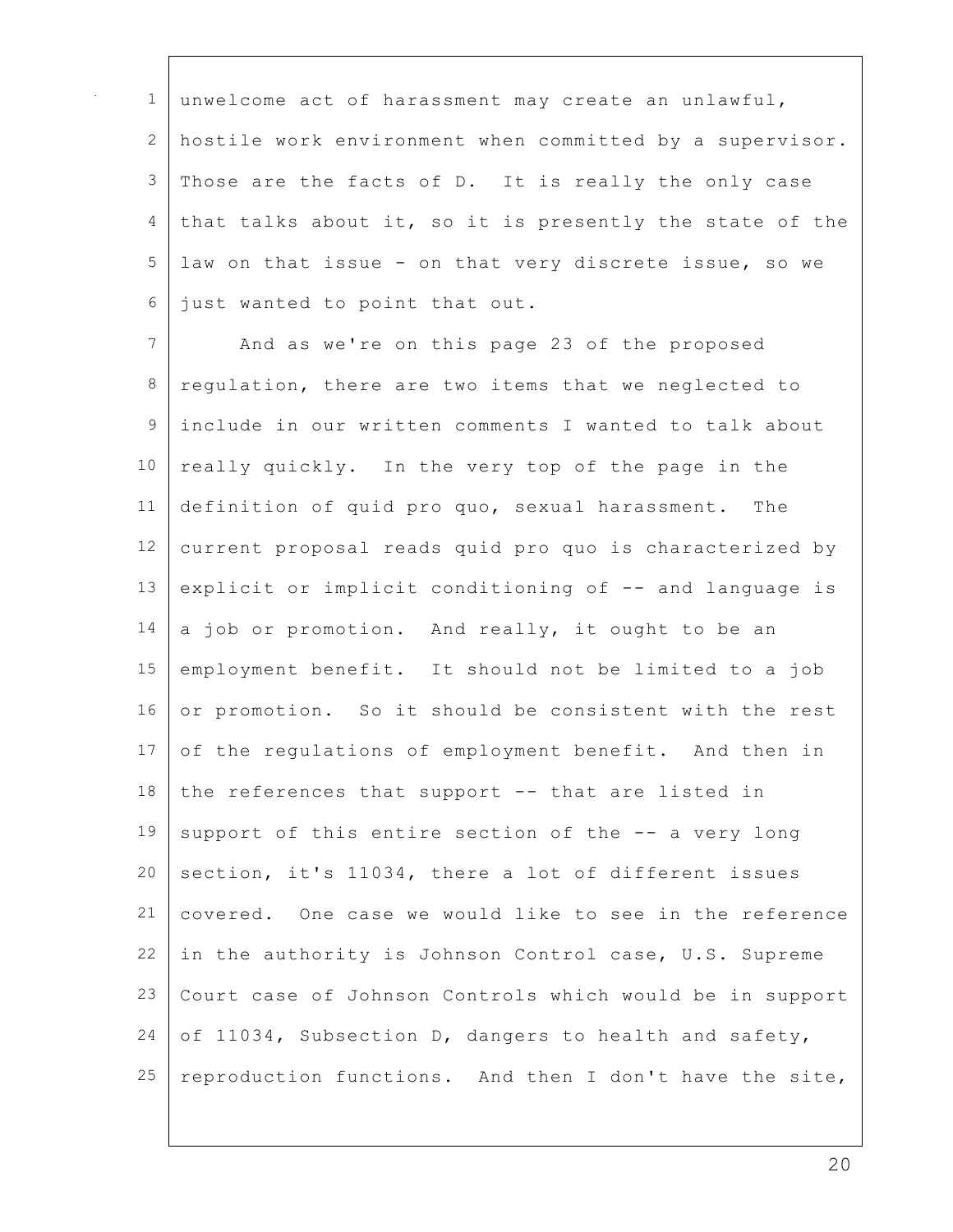| $\mathbf 1$   | but I think everyone knows what I am talking about       |
|---------------|----------------------------------------------------------|
| 2             | Johnson Controls case. And the inclusion of the Fair     |
| 3             | Rivers versus the City of Boca Ratan case, we think it's |
| 4             | misplaced and should be in federal law and has not been  |
| 5             | incorporated into state law and it's a confusing         |
| 6             | reference when included here in the requlations.         |
| 7             | There's a different standard when that specific question |
| 8             | was raised in the California Supreme Court, it was not   |
| $\mathcal{G}$ | adopted. Instead an alternative test was adopted. So I   |
| 10            | think it is confusing to have that reference throughout  |
| 11            | or in the regulations.                                   |
| 12            | MS. BRODSKY: Could you send a slightly -- just           |
| 13            | in an e-mail or something with the citation for that,    |
| 14            | for the -- what it does not adopt?                       |
| 15            | MR. LEBOWITZ: Yeah.                                      |
| 16            | MS. BRODSKY: Thanks. And also the citation               |
| 17            | for Johnson Controls case?                               |
| 18            | MR. LEBOWITZ: U.S. supreme Court, yeah.                  |
| 19            | And then just a couple more. Oh, looking at age          |
| 20            | discrimination now, so 11075, so page 69. Just a --      |
| 21            | some additions in the 11075, Subsection A, age based     |
| 22            | stereotype. We like the way this reads now. We would     |
| 23            | think it would be enhanced to include just the phrases   |
| 24            | "appearance and demeanor" in that language, as well. We  |
| 25            | think the experience of our members have been that is a  |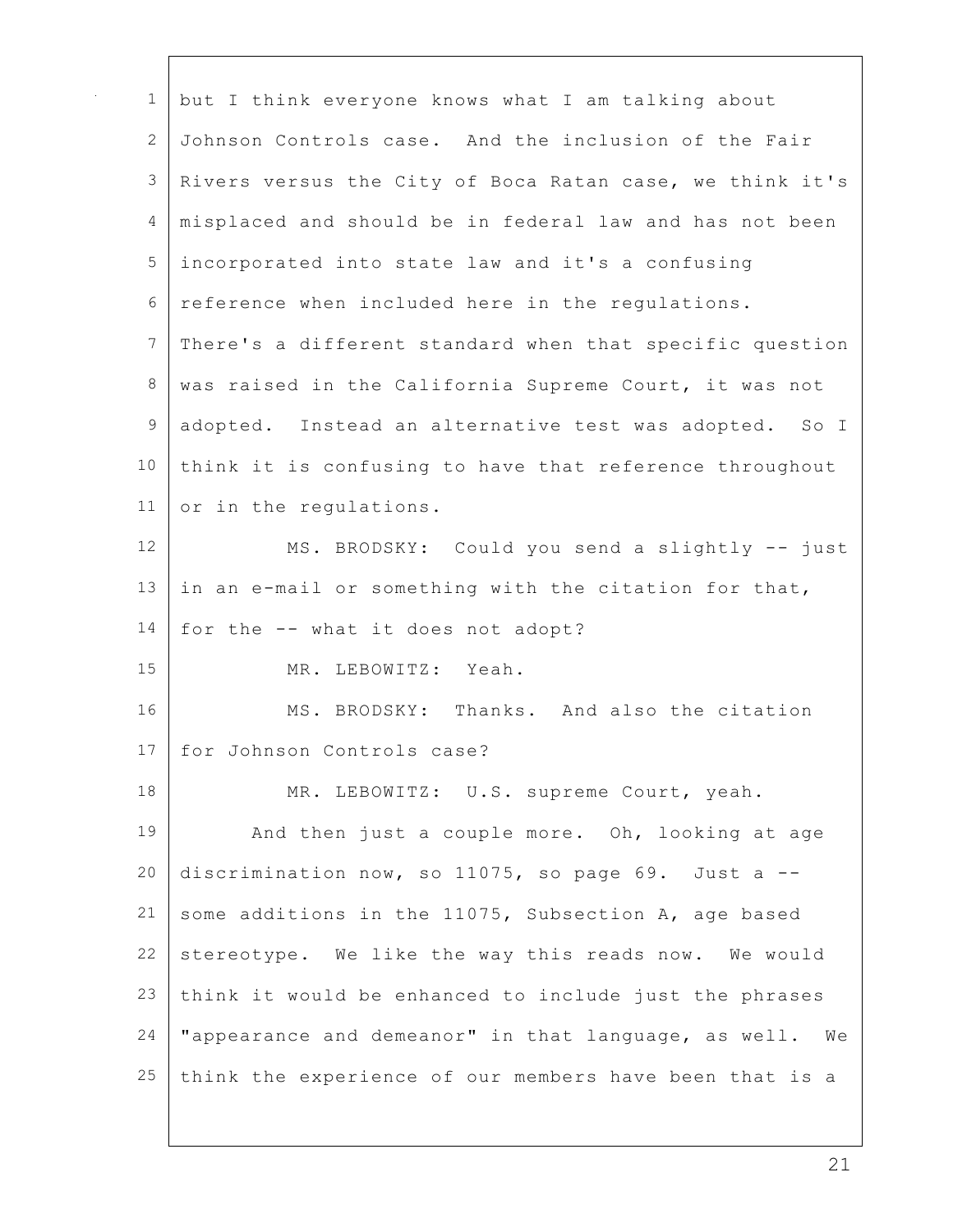| $\mathbf{1}$    | very common theme that we see especially in Silicon      |
|-----------------|----------------------------------------------------------|
| 2               | Valley cases these days and the tech industry where age  |
| 3               | discrimination are becoming so much more prevalent and   |
| 4               | so much more blatant that these types of things such as  |
| 5               | appearance and demeanor have become a very routine means |
| 6               | of excluding employees and ultimately taking adverse     |
| 7               | actions again then.                                      |
| 8               | MS. PEREZ: Can you give some specific examples           |
| $\mathcal{G}$   | what types of -- how they don't fit in and what your     |
| 10              | clients have said about them? I have not heard about     |
| 11              | this before.                                             |
| 12 <sup>2</sup> | MR. LEBOWITZ: Off the top of my head, I can't            |
| 13              | give you that.                                           |
| 14              | MS. BRODSKY: How about gray hair?                        |
| 15              | MR. LEBOWITZ: Appearance and demeanor. Well,             |
| 16              | frankly some of these things are getting real blatant.   |
| 17              | We have a client coming from related industries. You     |
| 18              | would not necessarily think the solar industry is a tech |
| 19              | industry, but it pretty much is. And there is            |
| 20              | several -- we have seen several cases come out of that   |
| 21              | industry and several clients come out of that where the  |
| 22              | age bias is blatant.                                     |
| 23              | MS. PEREZ: Is it like skinny jeans versus mom            |
| 24              | jeans?                                                   |
| 25              | MR. LEBOWITZ: We have one e-mail from one of             |
|                 |                                                          |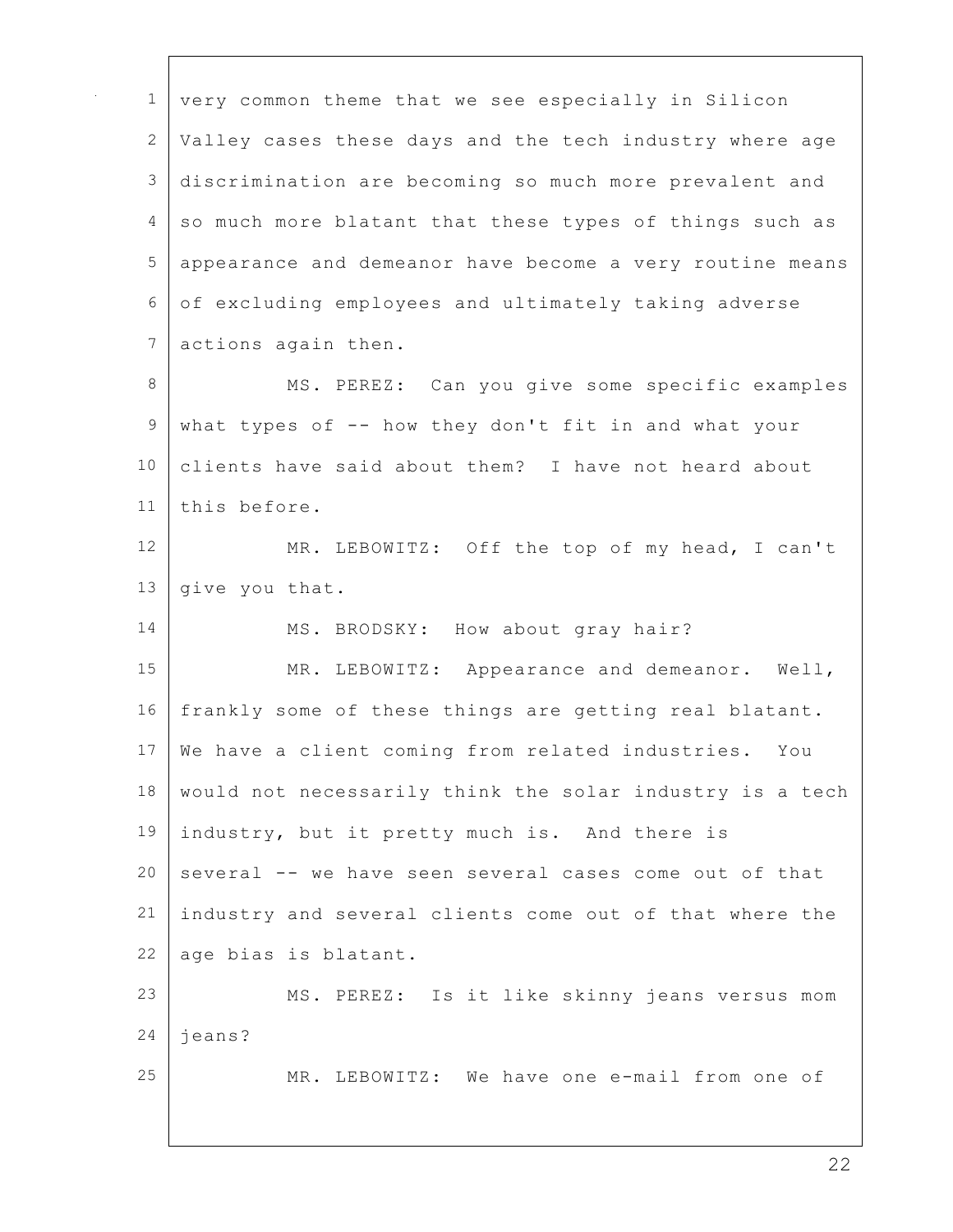these guy old guys. 2 MS. PEREZ: But that is -- MR. LEBOWITZ: That's direct evidence. 4 MS. PEREZ: I'm trying to imagine what the circumstantial stuff would be like. MR. LEBOWITZ: Yeah, you know, this is something that came up in discussion. I don't have any particular specific examples for you right now. I am 9 sure we can give it to you. MS. PEREZ: It would be helpful for me just because they are kind of vague. 12 MR. MANDELBAUM: I have one for you, Council Member Perez. I had a case where the supervisor making future employment decisions characterizes silver tsunami looking around the room. 16 MS. PEREZ: Yeah, I quess where my question is coming from is that or like gray hair is something that is very closely linked to age, unfortunately. So I am 19 trying to think of something  $-$  I don't want it to be 20 overbroad, if somebody says we expect you to dress professionally. So that somehow can be misinterpreted as you are discriminating against me for some reason. 23 The example you are giving me to is pretty direct. It is sort of referring to a characteristic that is associated with old age as opposed to something that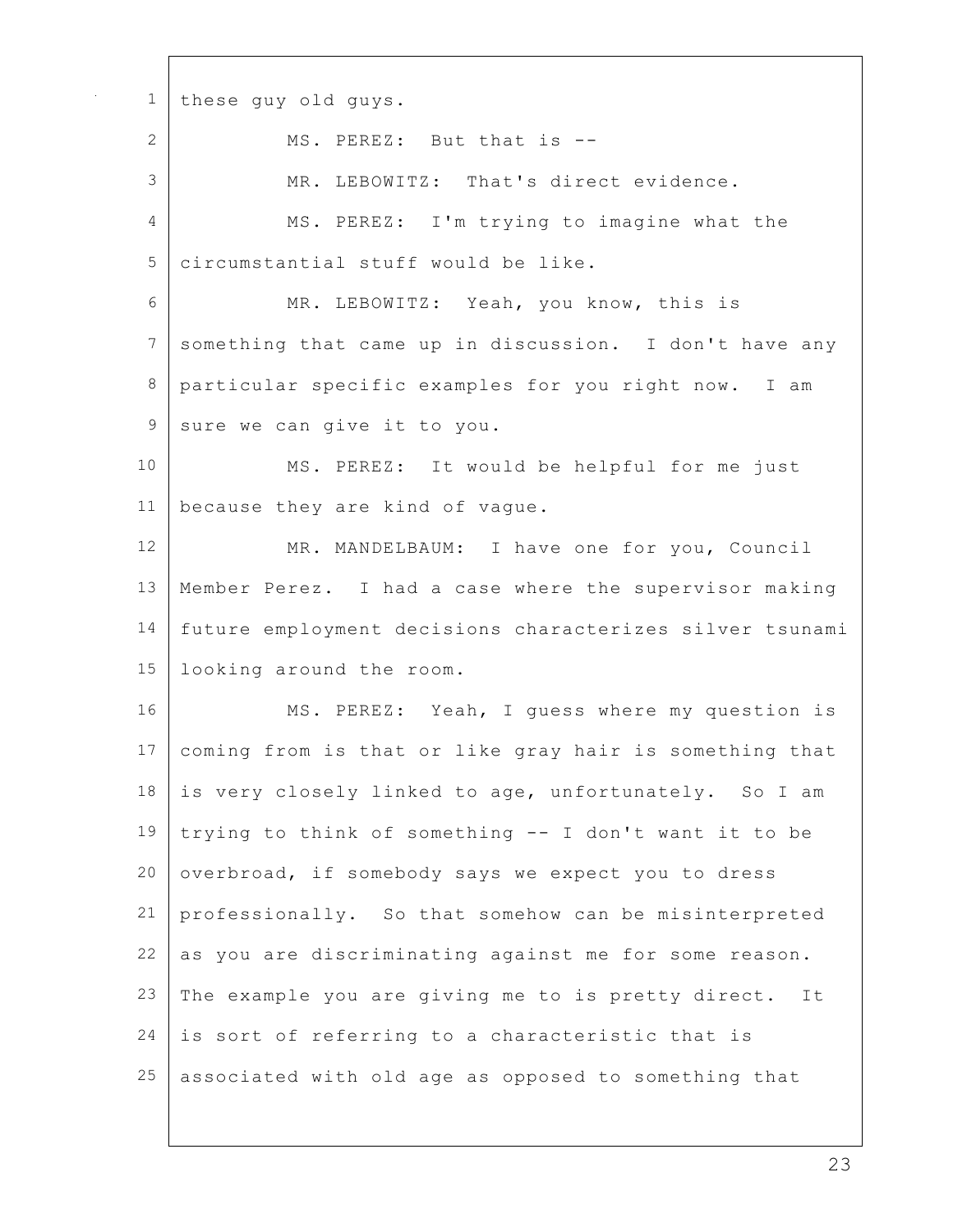1 | might be more subtle. 2 MR. MANDELBAUM: Right. 3 | MS. PEREZ: Any examples, I would appreciate  $4$  it. 5 MR. LEBOWITZ: Yeah, I can certainly give you 6 some. Going back to our committee -- there is banter 7 about in our committee meetings that there was a lot of 8 examples. But I just didn't happen to take them down, 9 but I believe I can get you that information. 10 MS. PEREZ: Thank you. 11 | MR. LEBOWITZ: Final thing I want to talk about 12 is age discrimination. I don't  $--$  I was reading  $--$  I 13 don't believe there was -- there is not, as I see, a 14 suggestion or proposal to add anything to Section 11076 15 | regulations. 11076 is the establishing age 16 discrimination regulation, so it's not in the packet. 17 It's not something where there is a proposed 18 modification. I don't know how procedurally we deal 19 with that's because it's not in the proposal, but we 20 would suggest that the council would look at 11076 for 21 possible amendment because it is -- um, we believe it's 22 in need of an amendment because it doesn't account for 23 Government Code 12941. And it's an important 24 distinction 12941 talks about because it is distinction 25 that is different from federal law in substance.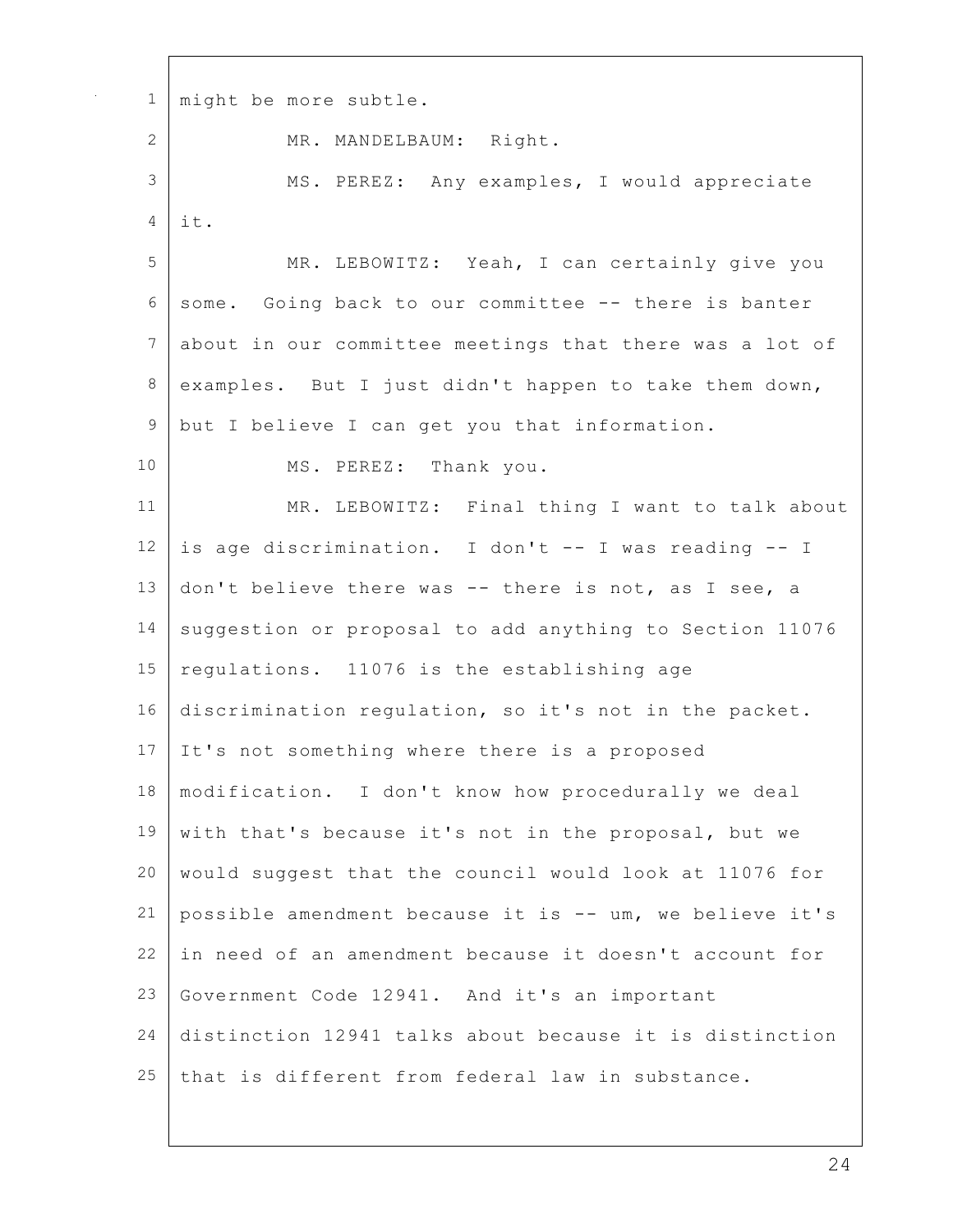| $\mathbf 1$     | Because in federal law under the ADDA, a decision based  |
|-----------------|----------------------------------------------------------|
|                 |                                                          |
| 2               | on economics is not an indication of age discrimination, |
| 3               | where in the California law, it can be. So, for          |
| 4               | instance, if you are terminating someone who is a        |
| 5               | long-term employee because you can pay someone else less |
| 6               | for doing the same job, under the ADDA, that is not an   |
| 7               | indicator of age discrimination. Under state law, under  |
| $\,8\,$         | 12941, it is potentially an indicator of age             |
| $\mathsf 9$     | discrimination under indirect discrimination case. So    |
| 10 <sub>o</sub> | that distinction is not accounted for in the regulation  |
| 11              | right now. We believe that Section 11076 is the place    |
| 12              | to do it and ought to be made.                           |
| 13              | MS. BRODSKY: Thank you very much for your                |
| 14              | contribution.                                            |
| 15              | MS. PEREZ: Thank you.                                    |
| 16              | MR. LEBOWITZ: And now, Ms. Harrington has a              |
| 17              | few more comments from our committee if that is all      |
| 18              | right.                                                   |
| 19              | Thank you, Mr. Lebowitz.<br>MR. MANDELBAUM:              |
| 20              | MS. HARRINGTON: Thank you. Unfortunately I               |
| 21              | only have one copy that I will need to speak from, but I |
| 22              | will give to Mr. Sperber afterward so that he can        |
| 23              | reference it. I only have a couple of substantive        |
| 24              | changes that I want to address. And if we look at        |
| 25              | page 10 of the regulations, it's Section 11023B. And it  |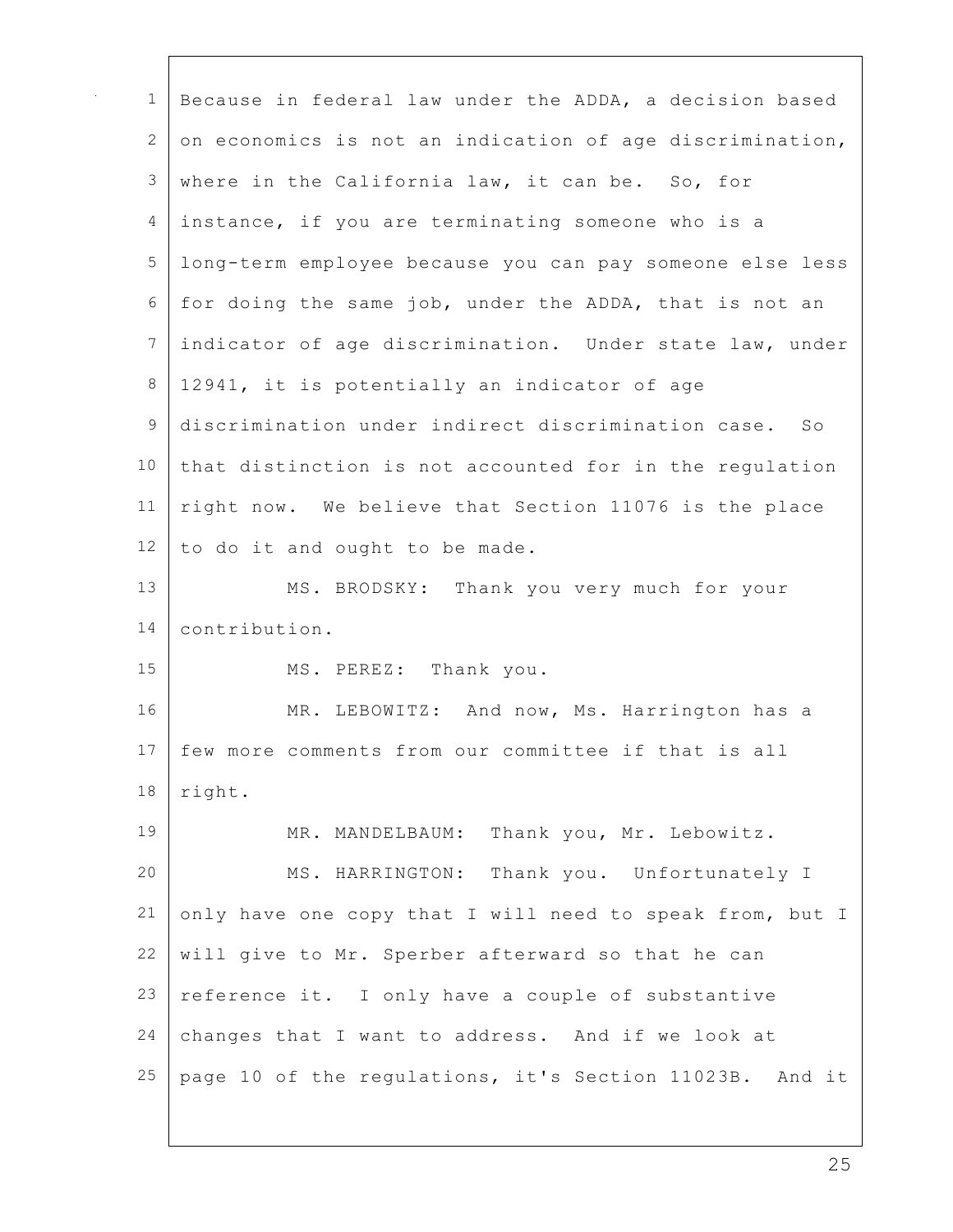| $\mathbf 1$   | refers to a list of things that must be included in a    |
|---------------|----------------------------------------------------------|
| 2             | policy on discrimination, harassment, retaliation        |
| 3             | prevention. And, of course, the first thing that needs   |
| 4             | to be stated in any such policy is that discrimination,  |
| 5             | harassment and retaliation are prohibited and will not   |
| 6             | be tolerable. So just some basic firm statements of      |
| 7             | this conduct that will not be retaliated. And from the   |
| 8             | perspective of the harasser, the harasser needs to be    |
| $\mathcal{G}$ | put on notice of the conduct that constitutes harassing  |
| 10            | conduct.                                                 |
| 11            | And so we would also like maybe some further             |
| 12            | examples or alternatively a reference to the DFEH        |
| 13            | brochure that you mentioned to give the potential        |
| 14            | harasser adequate notice of the kind of conduct that we  |
| 15            | are talking about and Ms. Harris, you had talked --      |
| 16            | well, I heard your comments about what constitutes       |
| 17            | harassment versus what constitutes harassment conduct.   |
| 18            | And just thinking off the top of my head about your      |
| 19            | comment to Mr. Lebowitz, probably the places to look for |
| 20            | the distinction is in the DFEH function and has a        |
| 21            | greatly cited writing and example of harassing conduct   |
| 22            | which may rise to the level of severe or preventative    |
| 23            | and, thereof, become harassment, unlawful with a capital |
| 24            | H under the law.                                         |
| 25            | So maybe the brochure can give the council guidance      |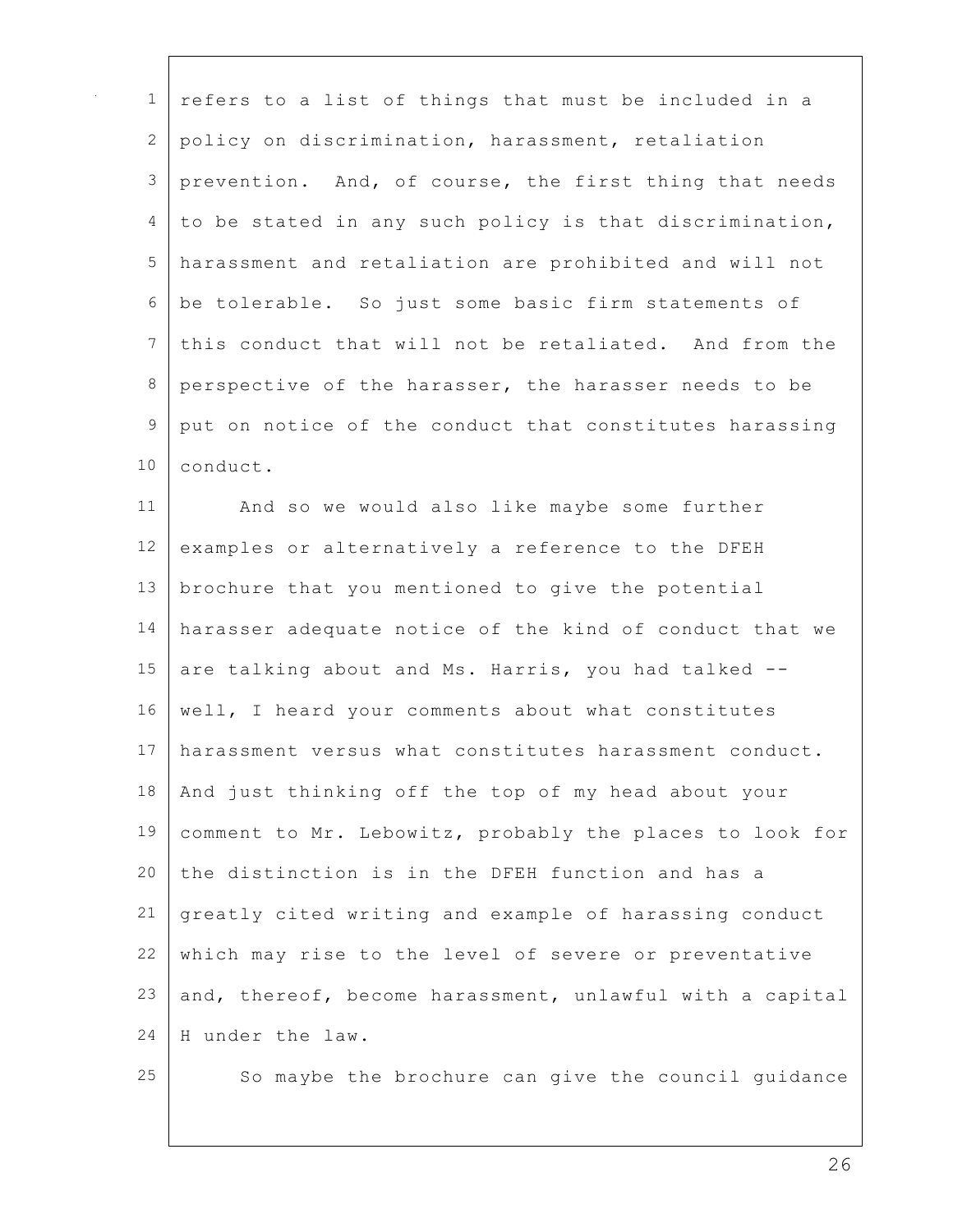| $\mathbf{1}$ | on there. And then the Yanowitz case, Yanowitz versus    |
|--------------|----------------------------------------------------------|
| 2            | L'Oreal, has examples of harassing conduct which might   |
| 3            | not be in and of itself an adverse employment action,    |
| 4            | but in the conglomerate, it rises to the level of        |
| 5            | creating a hostile work environment. So that is just my  |
| 6            | two cents off the top of my head in response to your     |
| 7            | comment about harassing with a cap H and harassment with |
| 8            | a small H.                                               |
| 9            | The other substantive comment I have is on page 33.      |
| 10           | And it is Section 11042, Pregnancy Disability Leave at   |
| 11           | Subdivision B, Subdivision C. And this is just a         |
| 12           | philosophical problem I am having with the way the       |
| 13           | regulations have been drafted. Instead of being a sort   |
| 14           | of one stop shop for all of the law, the council, I      |
| 15           | think, is making it less easy to reference what is       |
| 16           | actually at issue. And here is a good example:<br>The    |
| 17           | cross-reference to Government Code Section 12945         |
| 18           | requires the person to go in search for 12945 and find   |
| 19           | that what is in 12945 is, in fact, the language that is  |
| 20           | been stricken, the 1 and 2. So it seems to me that it    |
| 21           | actually deters -- inhibits the ease of reference,       |
| 22           | having all of these cross-references rather than just    |
| 23           | including them in or putting the reference in the        |
| 24           | reference section of the regulation.                     |
| 25           | MR. MANDELBAUM: That is one we have struggled            |
|              |                                                          |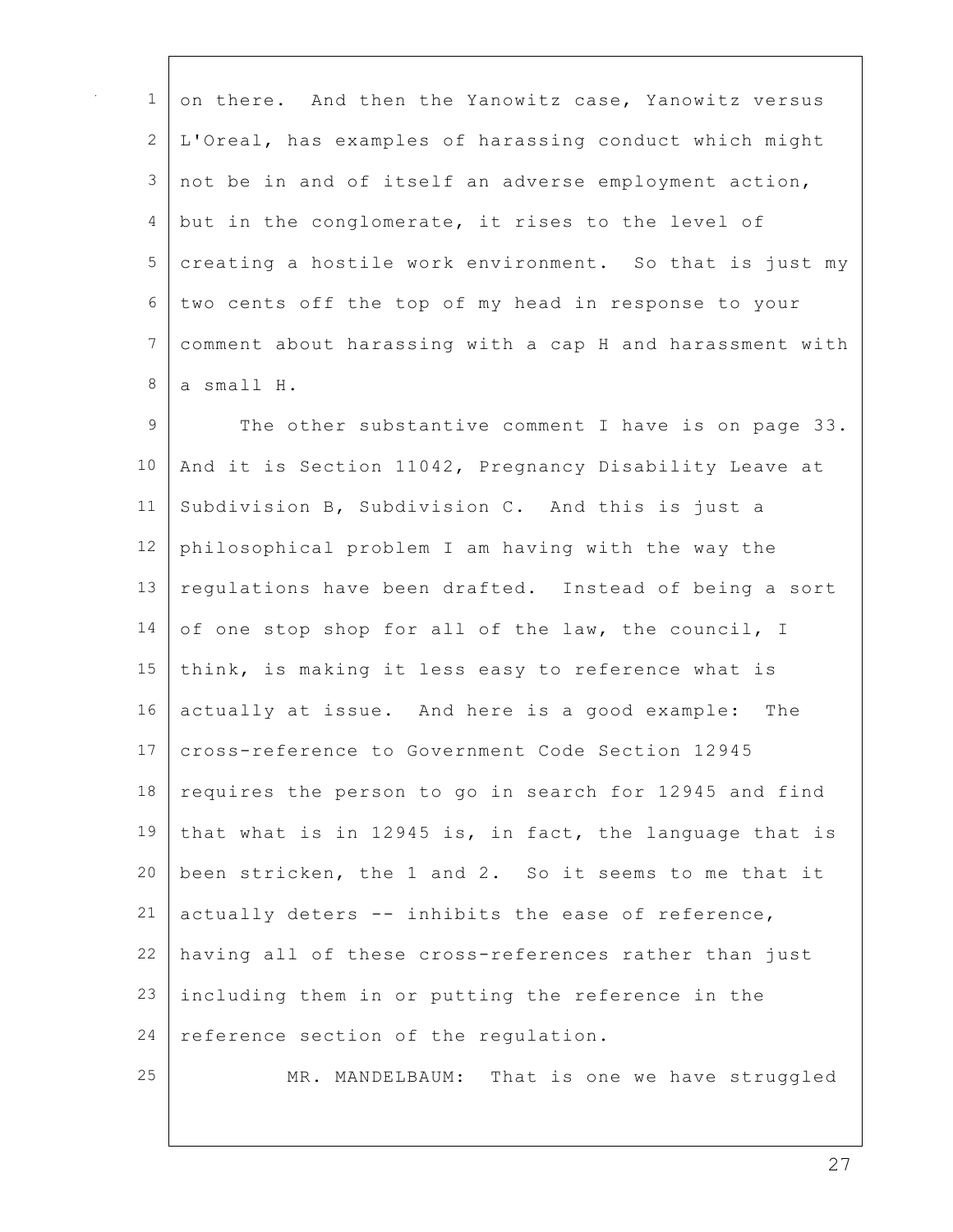| 1            | with often because of the administrative procedure, but  |
|--------------|----------------------------------------------------------|
| $\mathbf{2}$ | certainly your opinion is in line with the great weight  |
| 3            | of public opinion on the subject of clarity or versus    |
| 4            | non-duplication.                                         |
| 5            | MS. HARRINGTON: In that same vane, the one               |
| $\sqrt{6}$   | that's most trouble to me is the fact that in Section    |
| 7            | 11008, going back to the definition of intern and        |
| 8            | volunteer. Let's see.                                    |
| $\mathsf 9$  | MS. BRODSKY: It's J, page 7.                             |
| 10           | THE WITNESS: Yes. Thank you. I -- having                 |
| 11           | written regulations myself, I understand what council is |
| 12           | trying to do. But someone's coming to the regulation     |
| 13           | with the first use and not knowing to cross-reference    |
| 14           | the definition of an intern or unpaid intern or          |
| 15           | volunteer, won't know that a specific section later in   |
| 16           | the regulations apply to them if they haven't read this  |
| 17           | section.                                                 |
| 18           | And so although it is cumbersome, I would ask that       |
| 19           | the counsel actually reiterate applicants, employees,    |
| 20           | unpaid intern and volunteer in each of the sections or,  |
| 21           | at the very least, reference AB1443 and this code        |
| 22           | section, Title 2, 11008J in the reference section        |
| 23           | underneath each and every regulation where the word      |
| 24           | employee is used so that there is at least an            |
| 25           | opportunity for someone just looking up a single         |
|              |                                                          |

 $\Gamma$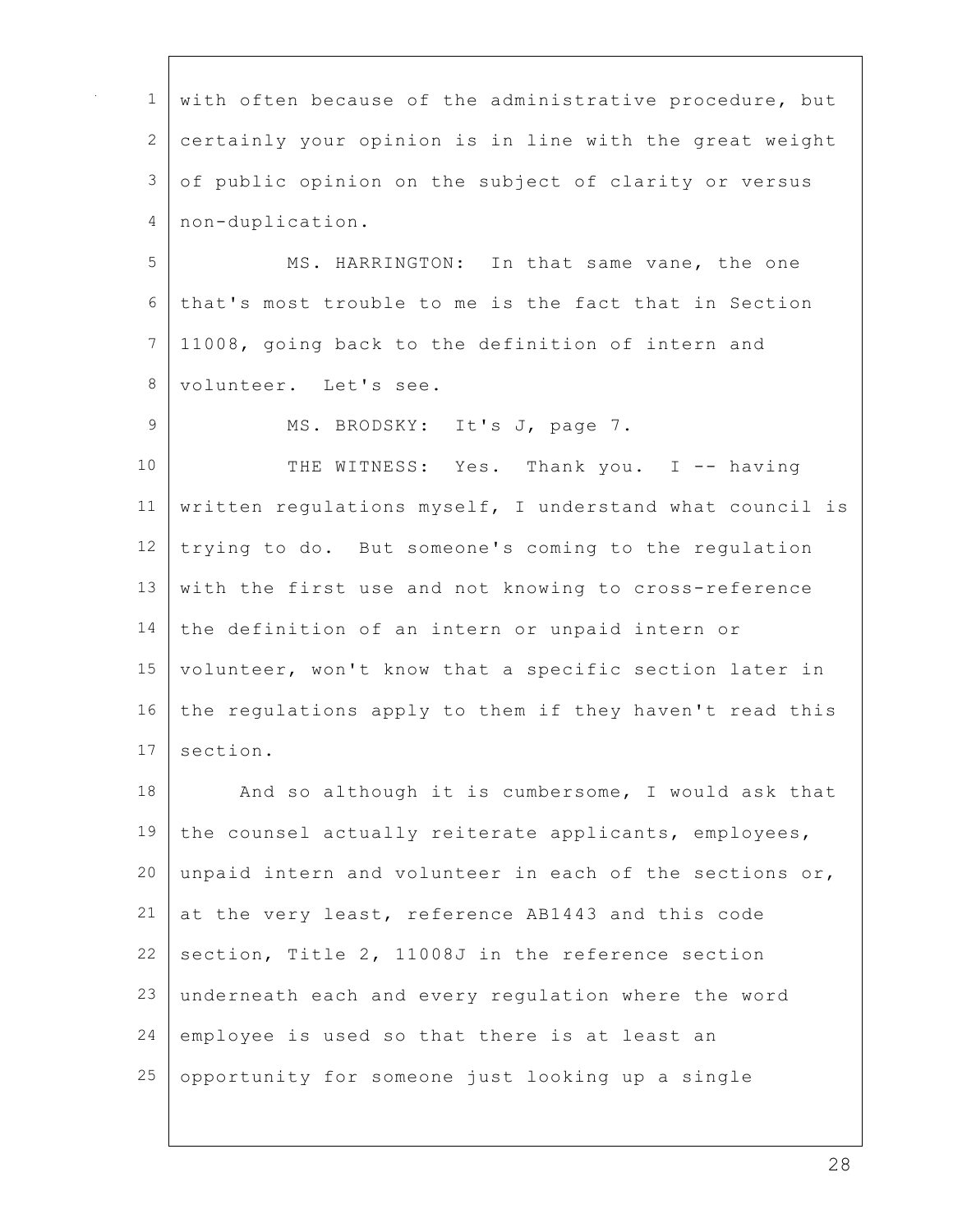| $\mathbf{1}$   | regulation to know that it also applies to interns and   |
|----------------|----------------------------------------------------------|
| 2              | volunteers.                                              |
|                |                                                          |
| 3              | On page 40 and that is Section 11049, Subdivision        |
| 4              | D, Distribution of Notices, this section asks the        |
| 5              | council that electronic posting is sufficient to meet    |
| 6              | this posting requirement provided it's posted            |
| $7\phantom{.}$ | electronically and in a conspicuous place or places for  |
| $\,8\,$        | employees would tend to view it in the workplace. And I  |
| 9              | am just having trouble understanding where is a          |
| 10             | conspicuous place in the workplace with where it can be  |
| 11             | posted electronically.                                   |
| 12             | MR. MANDELBAUM: I think because this came up             |
| 13             | in the CFR regulations.                                  |
| 14             | Right.<br>MS. HARRINGTON:                                |
| 15             | MR. MANDELBAUM: I think what we -- what we               |
| 16             | were trying to clarify is that workplaces differ.        |
| 17             | Sometimes posting electronically will be more effective  |
| 18             | than posting on a board. And sometimes there aren't any  |
| 19             | computers which would never be conspicuous, but the idea |
| 20             | is to try to create a flexible idea of using your work   |
| 21             | place, it's got to be posted inconspicuously. If you're  |
| 22             | someone that's spending the whole day on the computer    |
| 23             | and haven't been in a break room for five years, then    |
| 24             | maybe there is something that pops up on an Internet     |
| 25             | site that's more conspicuous posting a hard copy. But I  |

 $\overline{1}$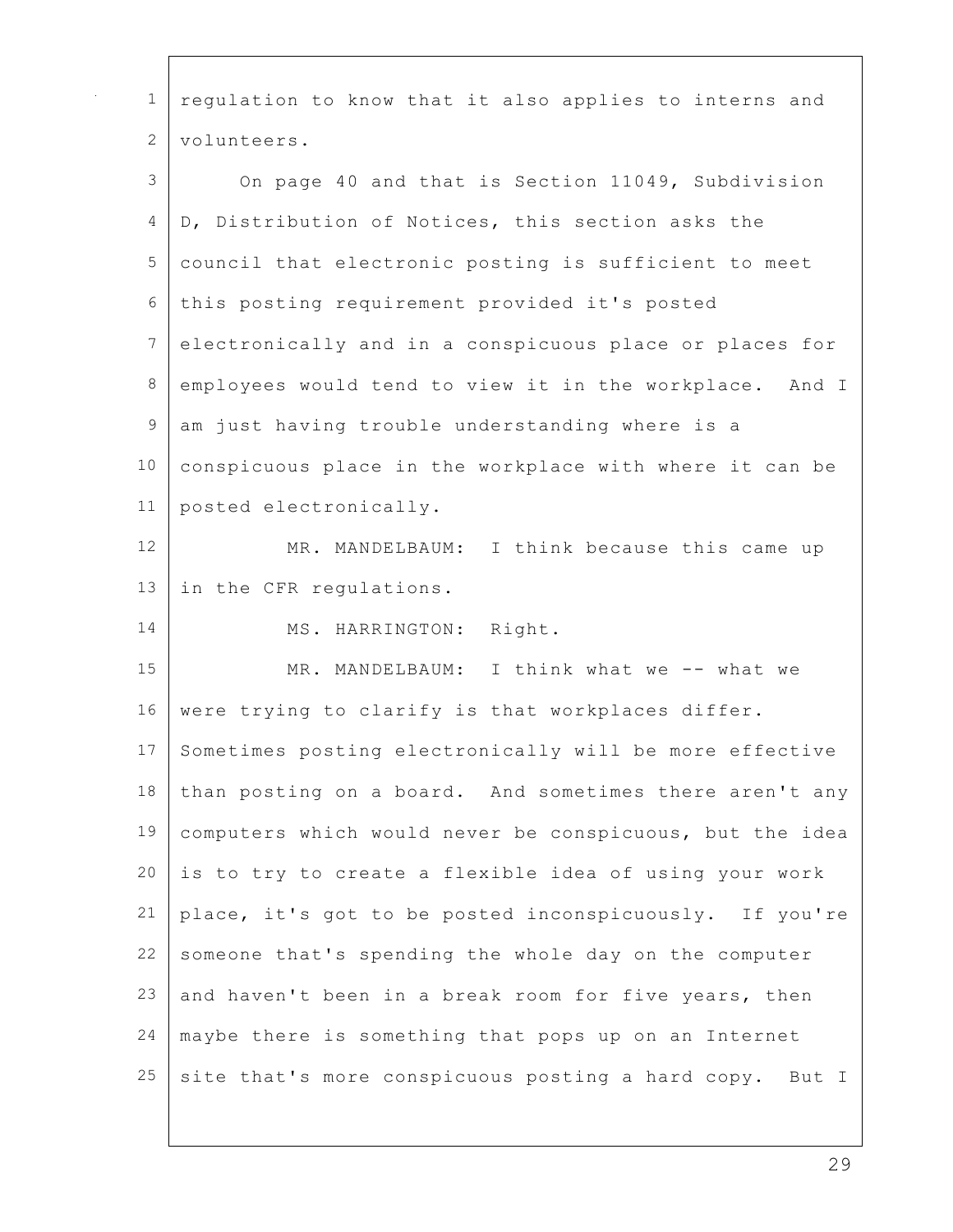| $\mathbf 1$   | think the idea is for that to be the underlying         |
|---------------|---------------------------------------------------------|
| 2             | standard, it has to be conspicuous and posted in        |
| 3             | workplace if it's electronically. If it is hard copy,   |
| 4             | you know, where are employees entering to view these    |
| 5             | things?                                                 |
| 6             | MS. BRODSKY: Did you think it was sufficiently          |
| 7             | dealt with in the Stiffer regs?                         |
| 8             | MS. HARRINGTON: I have to admit I didn't -- I           |
| $\mathcal{G}$ | wasn't part of the discussion of Stiffer regs regarding |
| 10            | that; so I can comment.                                 |
| 11            | MS. BRODSKY: It's in the proposal 11095. And            |
| 12            | so you might want to take a look at that. And it does   |
| 13            | -- just off the top of my head, it does seem to make    |
| 14            | sense to have them be consistent, but I would like to   |
| 15            | get inputs on whether you think that sufficiently deals |
| 16            | with the posting.                                       |
| 17            | THE WITNESS: I would happy to send a follow-up          |
| 18            | e-mail to you tomorrow rather than this afternoon       |
| 19            | because I can't get back to my office until tomorrow.   |
| 20            | MR. MANDELBAUM: I am not sure how that works            |
| 21            | technically. Certainly your public comments are within  |
| 22            | the windows. Maybe an example would be to do -- I think |
| 23            | it new people. I think the underlying statute -- or     |
| 24            | standard makes sense, but maybe it is as simple as      |
| 25            | coming up with an example for -- in what context an     |
|               |                                                         |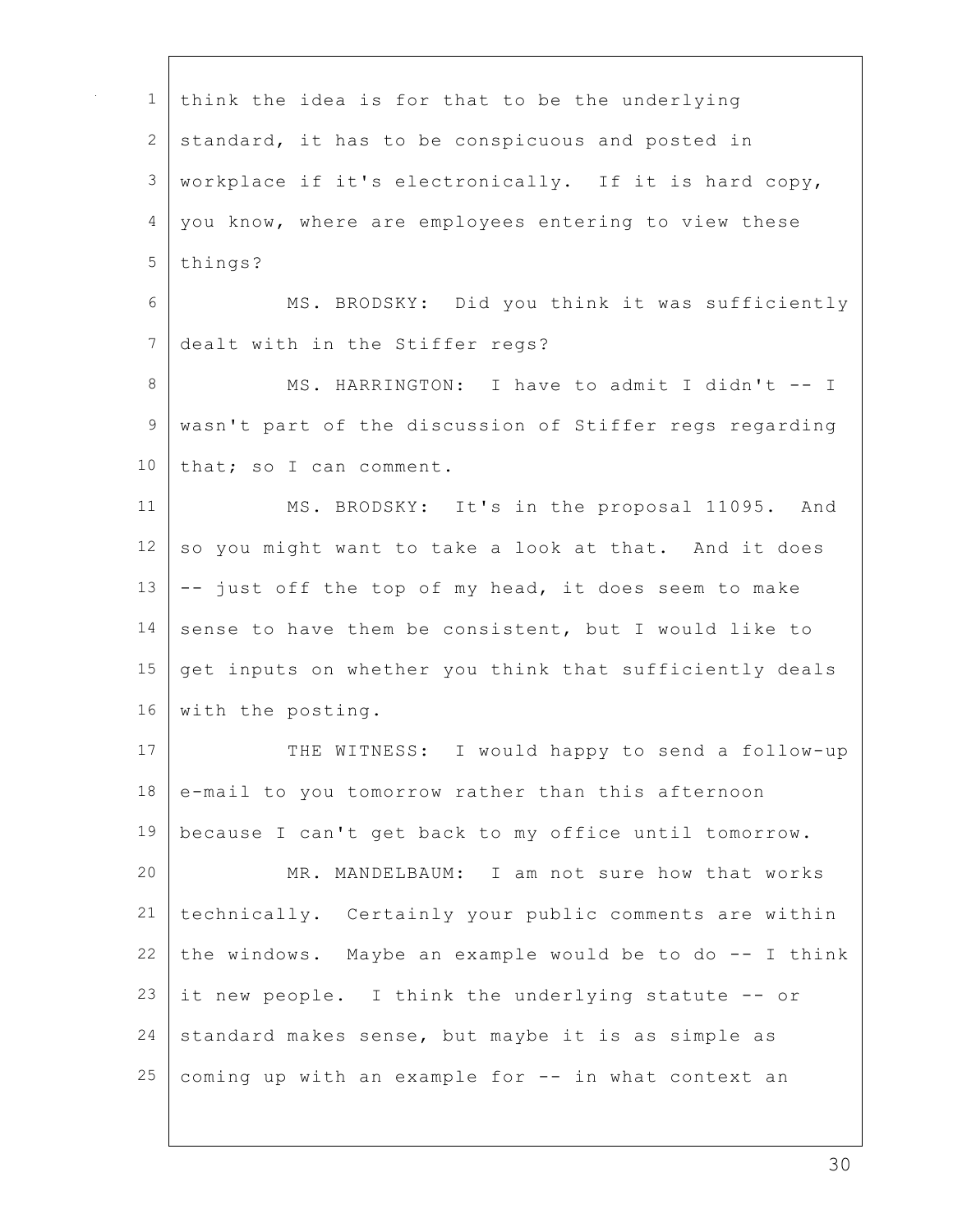| $\mathbf{1}$    | electronic posting would be a conspicuous place in the  |
|-----------------|---------------------------------------------------------|
| $\mathbf{2}$    | workplace.                                              |
| 3               | MS. HARRINGTON: Then the rest of my comments            |
| 4               | aren't really about so much the substance of the        |
| 5               | requlations. They deal primarily with the references at |
| 6               | the end of each section. We have the authority          |
| $7\phantom{.0}$ | statement and then the reference section. And I need to |
| 8               | tell you a very brief story about experiences that      |
| $\mathcal{G}$   | members have had and I had a similar experience where   |
| 10              | the judge has said because it didn't include the        |
| 11              | specific code section that it applied to, it doesn't    |
| 12              | apply to that section in the references. And therefore, |
| 13              | this regulation does not interpret that section. So     |
| 14              | that is how this kind of minutia can affect the outcome |
| 15              | of cases. There is also a story about -- and this       |
| 16              | happened to me -- where a judge looked at the DFEH      |
| 17              | procedure regulations which start, "These regulations   |
| 18              | apply only to the Department of Fair Employment and     |
| 19              | Housing," and he took that to apply to all of the       |
| 20              | regulations, all of them. So when you use those         |
| 21              | pronouns, instead of saying sections so-and-so and      |
| 22              | sections so-and-so of these regulations, that's how     |
| 23              | picky we need to be when writing these regulations      |
| 24              | because that's the kind of outcome -- unintended        |
| 25              | consequences that they can have.                        |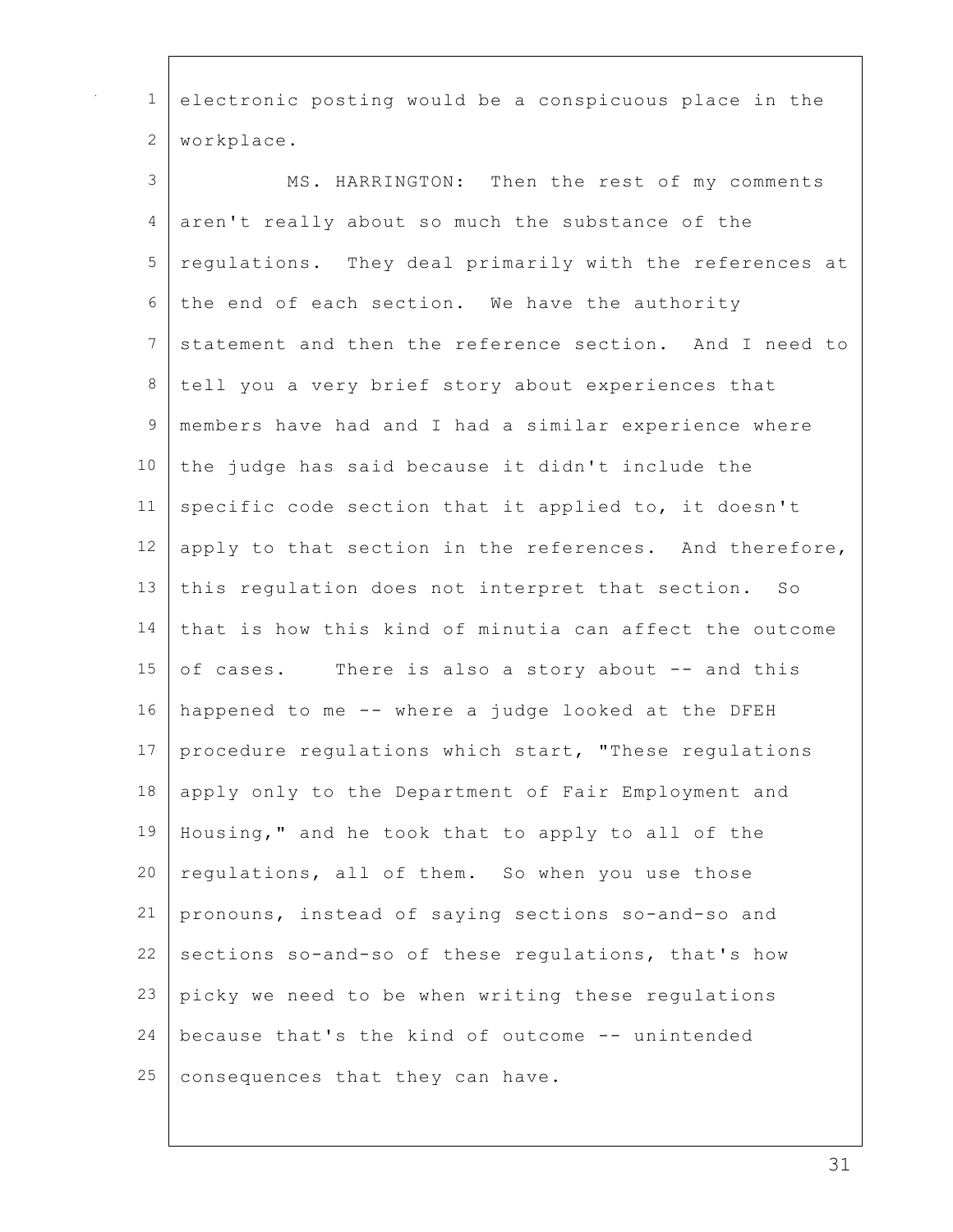| $\mathbf 1$     | MS. BRODSKY: So let me just ask you: On that             |
|-----------------|----------------------------------------------------------|
| $\mathbf{2}$    | point when you said that the section needs to be         |
| 3               | specifically referenced. For example, throughout we      |
| 4               | just referenced to FMLA regs, then 29CFRA25.             |
| 5               | MS. HARRINGTON: I have very specific examples            |
| 6               | how I think it needs to be referenced. And the place     |
| $7\phantom{.}$  | where you find it in the Administrative Procedures Act   |
| 8               | is Section 11346.5. And that's just been recently        |
| 9               | amended, so that was effective January 1st, 2013, the    |
| 10              | new amendment. And basically, if we just look at the     |
| 11              | first bunch in particular, you will see what I mean. On  |
| 12              | page 4, at the beginning of 1108, you referenced that as |
| 13              | used in this chapter. But then at the bottom of the      |
| 14              | regulations, where you have the reference to and the     |
| 15              | reference to the authority under the regulations         |
| 16              | proposed and reference to the particular code sections   |
| 17 <sub>2</sub> | or other provisions of law that are being implemented,   |
| 18              | interpreted or made specific, that is what needs to be   |
| 19              | there according to the Administrative Procedures Code.   |
| 20              | So if you look at the end, you don't have the whole of   |
| 21              | this chapter referenced at the end. You only have        |
| 22              | 12925, 12940, 12941, 12942. So this chapter needs to be  |
| 23              | referenced in there whenever the code section is,        |
| 24              | whatever the ended code subsection is. Then at least --  |
| 25              | at the very least, you should include 12926 and 12923.1, |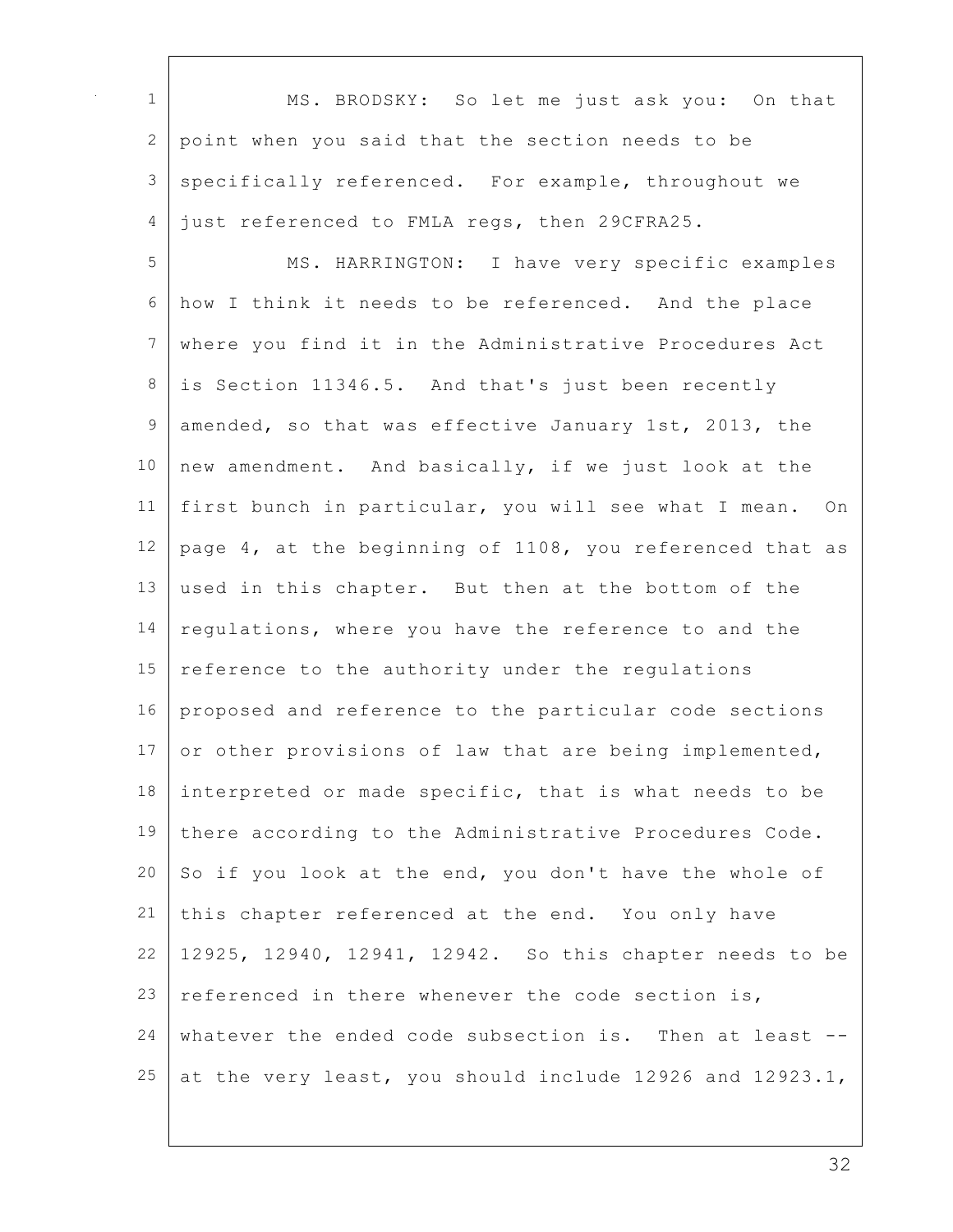| $\mathbf{1}$ | which are the other definition sections. And then it     |
|--------------|----------------------------------------------------------|
| 2            | would also -- I think it also needs to include the       |
| 3            | reference to the bill that is the source of authority    |
| 4            | for the need to provide the amendments and, in this      |
| 5            | case, AB1443, set 2014, Chapter 302, which is the bill   |
| 6            | regarding the unpaid interns and volunteers should be    |
| 7            | referenced at the end of each and every section since    |
| 8            | employee is used in each and every section. That bill    |
| 9            | needs to be referenced about at the end, I believe.      |
| 10           | MR. MANDELBAUM: Right. But aren't those bills            |
| 11           | -- with respect to the bills, aren't the bills -- I mean |
| 12           | the bills are amending the underlying Government Code as |
| 13           | referenced, right? Your understanding is that we need    |
| 14           | to reference the bill rather than the Government Code as |
| 15           | amended?                                                 |
| 16           | MS. HARRINGTON: Well, you have it all in your            |
| 17           | initial statement reasons you referenced. I think all    |
| 18           | bills except for perhaps the one referring to human      |
| 19           | trafficking. But it's my understanding and the Office    |
| 20           | of Administrative Law -- what I am trying to do is to    |
| 21           | prevent the Office of Administrative Law, giving it back |
| 22           | and having yet another delay in the implementation of    |
| 23           | these regulations because it didn't comply with the      |
| 24           | Administrative Procedures Act, which says that you have  |
| 25           | to have the source. And it seems to me the bill is the   |
|              |                                                          |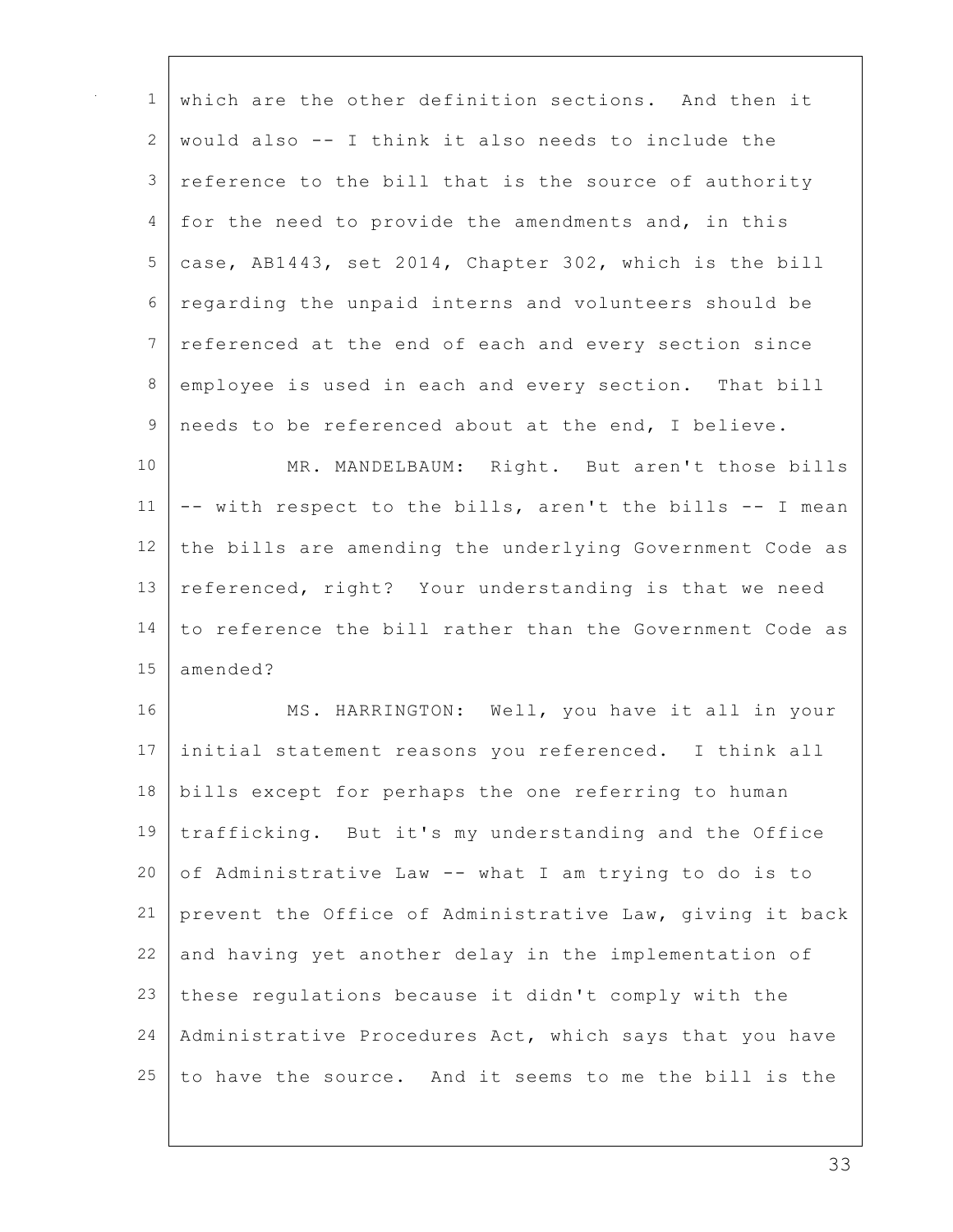| $\mathbf{1}$  | source of why you need it in there. It is the authority  |
|---------------|----------------------------------------------------------|
| 2             | for the amendment just the way you site case law         |
| $\mathsf 3$   | underneath. So I think you have to have at least the     |
| 4             | bill number and both initial statement of reasons in the |
| 5             | reference section -- following each section. That is my  |
| 6             | interpretation of this and that is my experience with    |
| 7             | the Office of Administrative Law.                        |
| 8             | MS. BRODSKY: I suppose we can just ask them              |
| $\mathcal{G}$ | what they need.                                          |
| 10            | MS. HARRINGTON: Yes, absolutely. Yeah. So                |
| 11            | all of the rest of my comments really are addressed to   |
| 12            | that concern so they're all just procedural comments.    |
| 13            | And I can just hand them off in writing if you wish or I |
| 14            | can or go through them on the website. There is really   |
| 15            | nothing substantive here.                                |
| 16            | MR. MANDELBAUM: We will certainly review                 |
| 17            | anything you submit in writing thoroughly, but you       |
| 18            | always have the floor for as the long as you want.       |
| 19            | MS. HARRINGTON: Okay. I will go through this             |
| 20            | roughly then. I am on page 7. Again, here, does this     |
| 21            | reference need to be to the entire chapter? No, just     |
| 22            | the specific code section and the AB1143, the intern and |
| 23            | volunteer, instead 214, comment on Chapter 302.          |
| 24            | And then on page 8, you rely on -- you mentioned         |
| 25            | Subdivision D on Civil Code 50225 and Penal Code Section |
|               |                                                          |

 $\Gamma$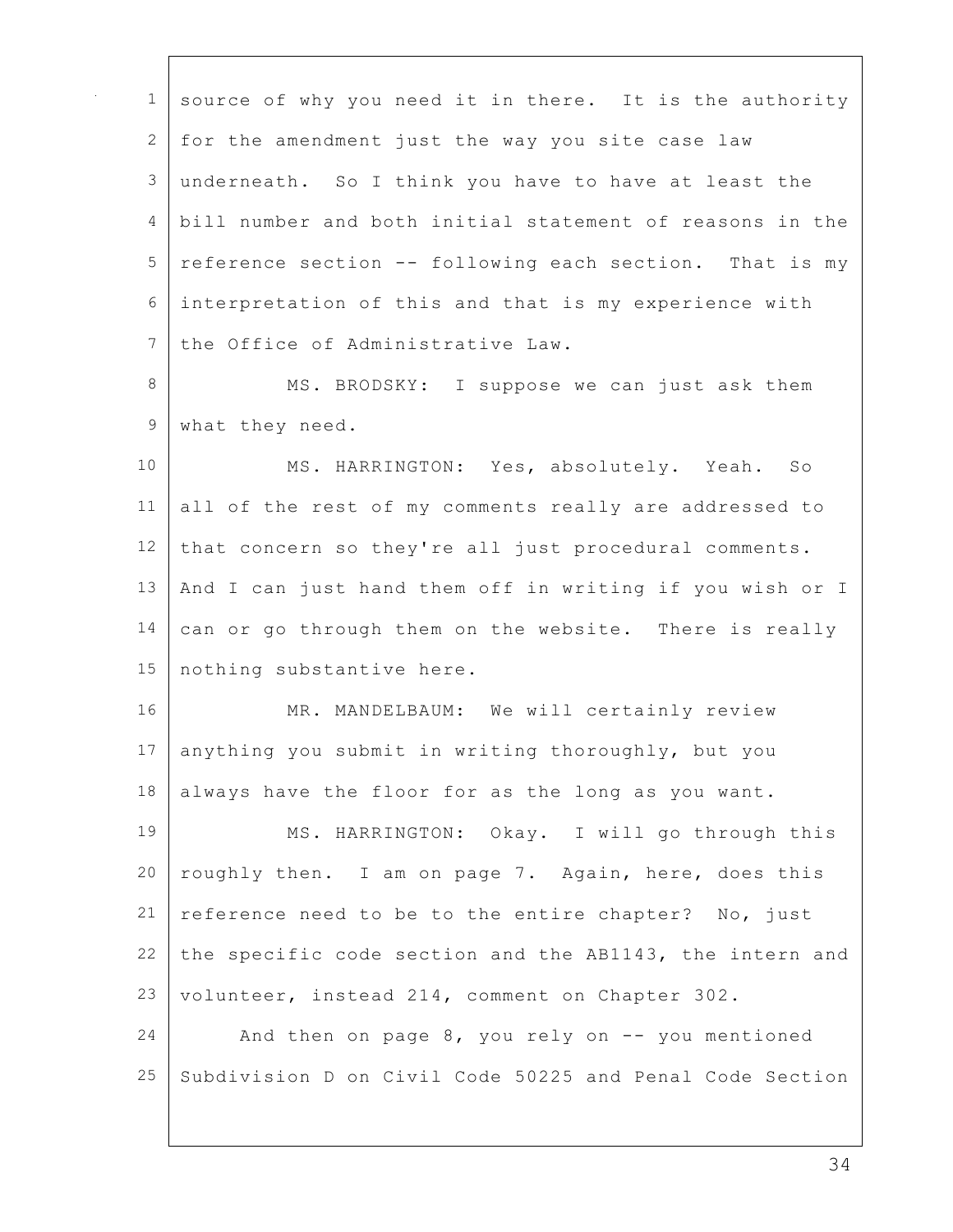| $\mathbf{1}$   | 236.1, so they are sources of authority for this and     |
|----------------|----------------------------------------------------------|
| 2              | should be listed there, as well. And then the -- I       |
| 3              | didn't have the -- I couldn't find the bill number for   |
| 4              | the human trafficking law. I think it was passed in      |
| 5              | 2012, but I think that also needs to be mentioned here.  |
| 6              | And then, of course, the global mention of AB1443.       |
| $\overline{7}$ | At the very least, it should include Government Code     |
| 8              | 12926 through 1261296, which are sources for definition  |
| $\mathsf 9$    | because these need to be interpreted in -- consistently  |
| 10             | with those two sections that provide the other           |
| 11             | definitions.                                             |
| 12             | On page 9, again AB1443 needs to be added to the         |
| 13             | intern and volunteer. And then 12926 -- I am not so      |
| 14             | sure about 12926.1 here because 12926.1 only deals with  |
| 15             | disability and this is primarily about harassment. I     |
| 16             | think 12926 needs to be mentioned here.                  |
| 17             | Page 11, again, addition 12926 and 12926.1, and if       |
| 18             | we look at Subdivision 7, it's sections 11023, B7. This  |
| 19             | is part of the comment for objections to the word "valid |
| 20             | complaint," a valid compliant. Under the (inaudible)     |
| 21             | City of Oakland, a good faith complaint is sufficient    |
| 22             | rather than a valid complaint.                           |
| 23             | And so if the council adopts the strickening of          |
| 24             | that or a change to assert good faith for the City of    |
| 25             | Oakland in the reference section.                        |
|                |                                                          |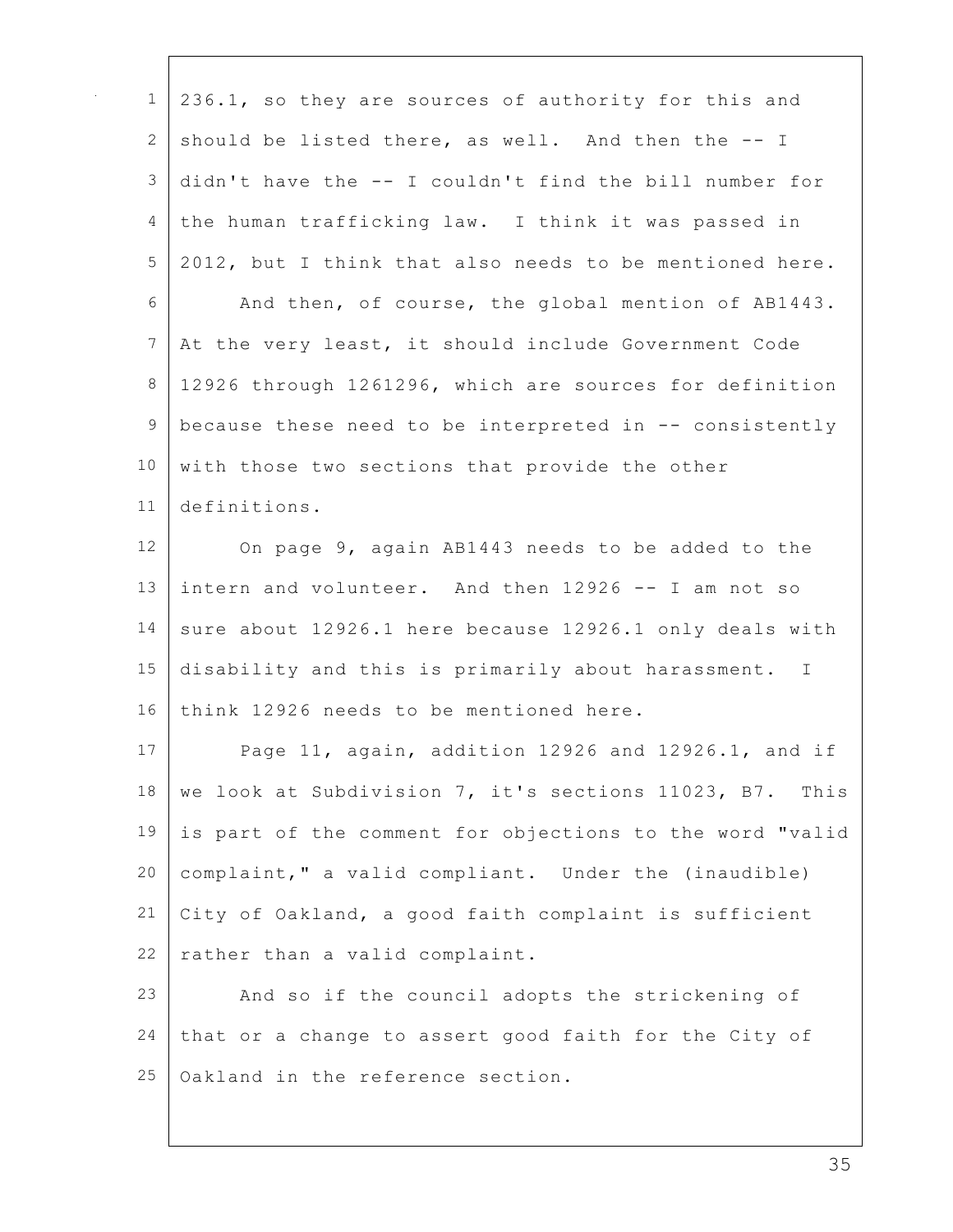| $\mathbf 1$     | On page 17, again the bill should be referenced and      |
|-----------------|----------------------------------------------------------|
| 2               | it's from the initial statement of reasons,              |
| $\mathcal{S}$   | AB20553-2014, Chapter 306. On page 18. The reference     |
| 4               | should include AB1660 [sic] period, 2014, Chapter 452.   |
| 5               | MS. PEREZ: Can I interrupt for a second to ask           |
| $\epsilon$      | a question?                                              |
| 7               | MS. HARRINGTON: Sure.                                    |
| 8               | MS. PEREZ: I am looking at the letter that Mr.           |
| $\mathsf 9$     | Lebowitz provided and it does not -- just the last       |
| 10              | statement you made about changing down to good faith and |
| 11              | I don't see that in there that was provided.             |
| 12 <sup>°</sup> | Is that going to be in your written comments you         |
| 13              | are submitting?                                          |
| 14              | MS. HARRINGTON: Yes. That is mine. It's not              |
| 15              | Stephen's comment.                                       |
| 16              | MS. PEREZ: Okay. I just want to make sure we             |
| 17              | have it in writing.                                      |
| 18              | MS. HARRINGTON: I think Stephen is saying take           |
| 19              | it out entirely, but, in my opinion, we already have law |
| 20              | on this. It says it doesn't have to be a valid           |
| 21              | complaint -- the harassment doesn't have to arise to     |
| 22              | capital H harassment. Simply harassing conduct is        |
| 23              | sufficient and the employee makes a complaint and has    |
| 24              | good faith suspicion, that is sufficient under the law.  |
| 25              | MS. PEREZ: I just want to make sure it is in             |

 $\Gamma$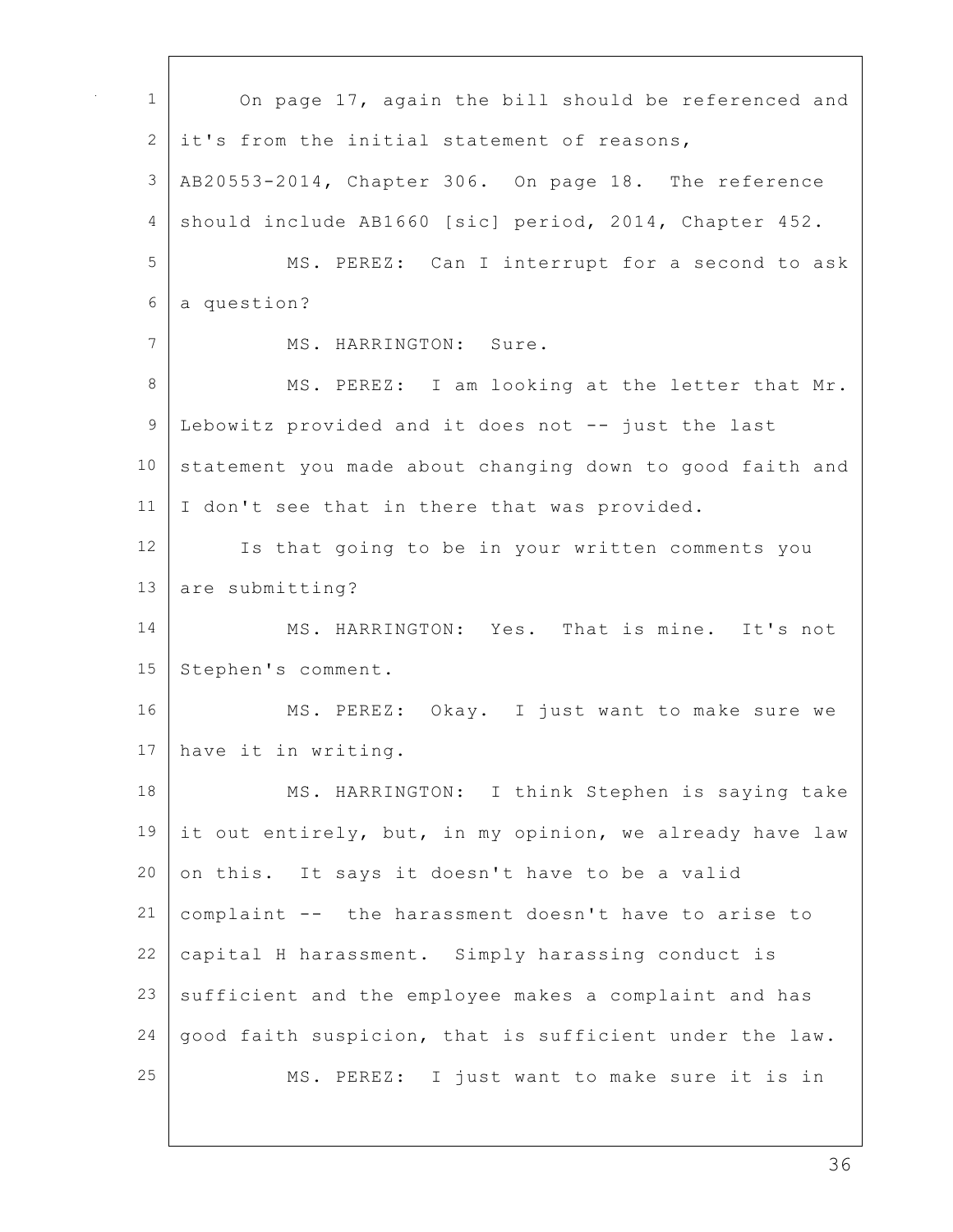writing somewhere. MS. HARRINGTON: Just in my handwritten notes here that I am going to give to Mr. Sperber. 4 MS. PEREZ: Okay. Thank you. MS. HARRINGTON: Page 18, A, Statutory Source. Again 12926, page 302 needs to be included and the bill numbers -- I don't have the specific bill number there 8 for the gender expression, gender ID. 9 MR. MANDELBAUM: I think that's B559 and AB 887. 11 | MS. HARRINGTON: That's right. Okay. And then 12 on page 19, again 12926 needs to be inserted there. And further down under Section 11030, needs to be AB559, 14 stats 2011, Chapter 261, Chapter 261, and AB817, Chapter 719 inserted for the source of authority for 11030. 16 | And on page 20, again Government Code 12926 and then SB292, stats 2013, Chapter 88. Page 24, SB559 and AB887 should be there and, of course, I already asked for AB1443 to include in all of the sections, the 20 volunteer and the unpaid volunteers, unpaid interns and 21 volunteers. Then, again, on page 51, Section 11060, the referenced bill is AB1964, stats 2012, Chapter 287. 24 And on page 52, the last one, the reference there for Section 11063 should be AB19164, stats 2012, Chapter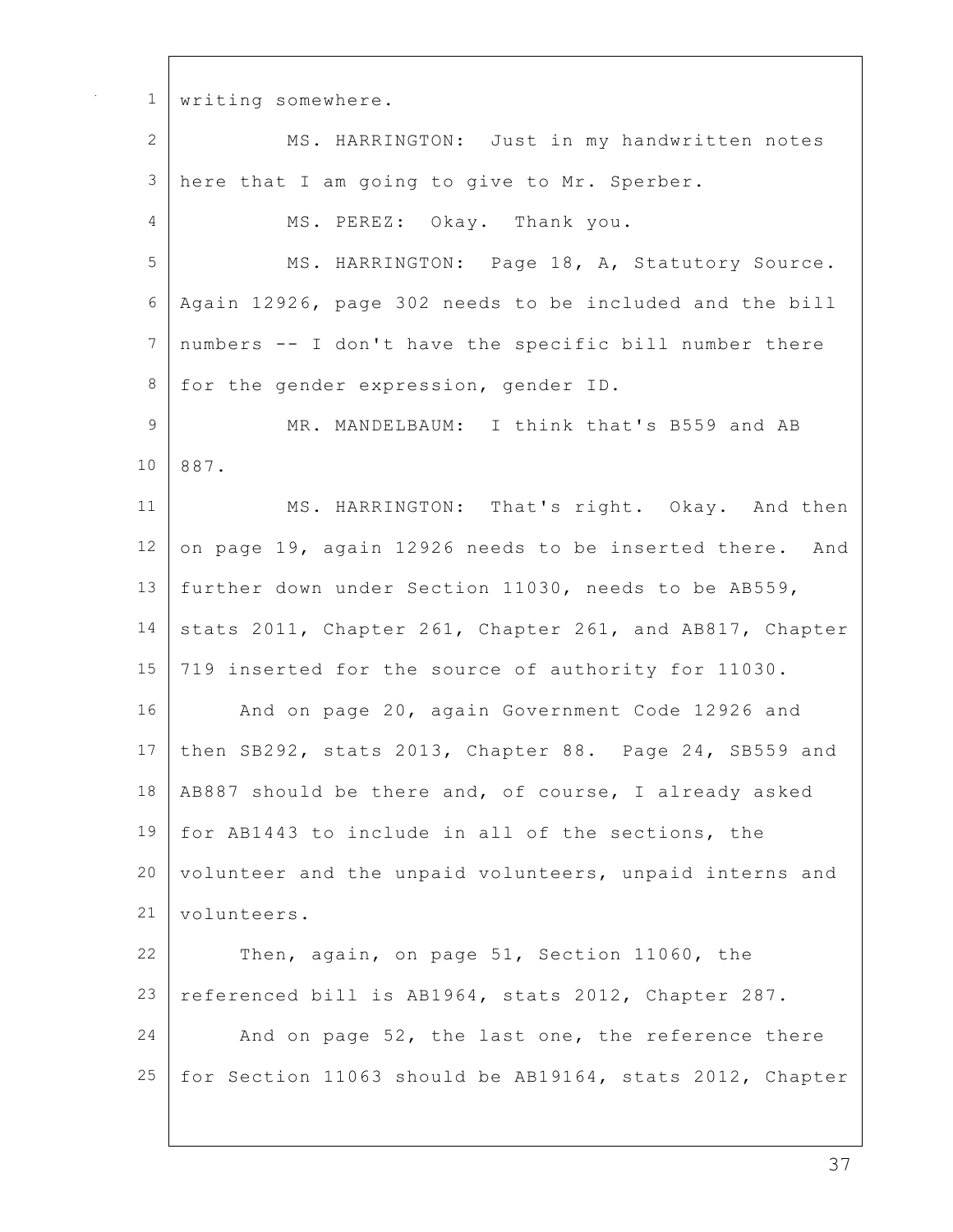| 207.                                                     |
|----------------------------------------------------------|
| MR. MANDELBAUM: Great. Thank you. Is there               |
| additional public comment related to the Fair Employment |
| Housing Act regulations? Anyone else wishing to provide  |
| testimony on this?                                       |
| Seeing none, have we received any e-mails that           |
| we're aware of related to this?                          |
| MS. BILLOTTI: We have received written public            |
| comments via e-mail from -- a couple on Friday and we    |
| received some today.                                     |
| MR. MANDELBAUM: Obviously that will be part of           |
| the record. But anyone else wishing to go provide        |
| testimony during the hearing? I don't believe so.        |
| Seeing no one else wishes to provide testimony, um,      |
| we would like to thank you for taking the time to        |
| provide public comments regarding issues on the proposed |
| amendment to the regulations. We will accept written     |
| comments on the proposed amendment to the FEHA           |
| regulation until 5:00 p.m. today, December 8, 2014.      |
| Anyone who testified here today or submits written       |
| comments will receive a copy of any changes or           |
| amendments the council makes to its proposed amendments  |
| to the FEHA regulations. Also, anyone who testified or   |
| submits written comments will have a 15-day period       |
| within which to make written comments on any changes to  |
|                                                          |

Г